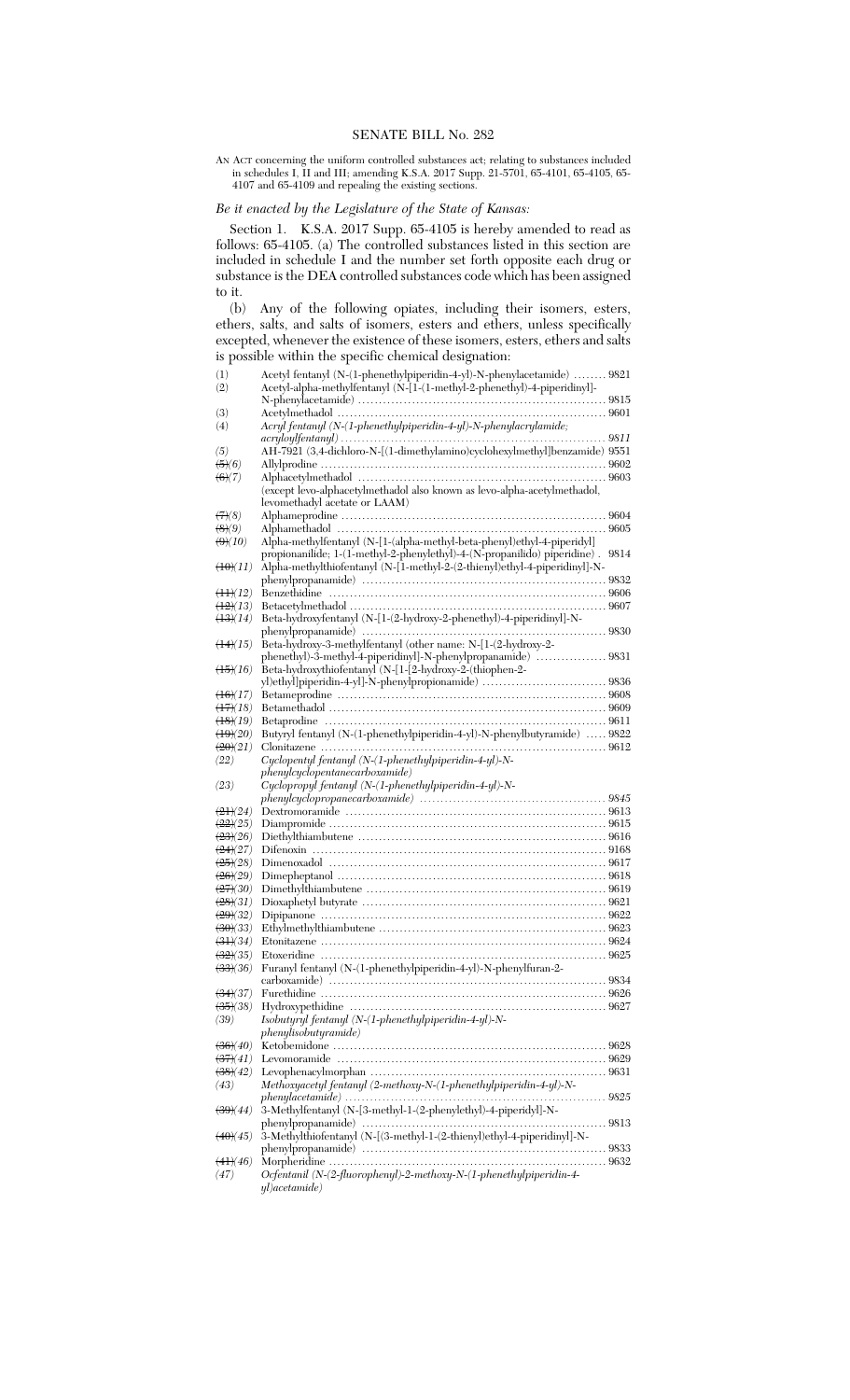| $\left(42\right)\!\left(48\right)$                          | O-desmethyltramadol                                                            |
|-------------------------------------------------------------|--------------------------------------------------------------------------------|
|                                                             | Some trade or other names: 2-((dimethylamino)methyl-1-(3-                      |
|                                                             | hydroxyphenyl)cyclohexanol;3-(2-((dimethylamino)methyl)-1-                     |
|                                                             | hydroxycyclohexyl)phenol                                                       |
| $\left(43\right)\!\left(49\right)$                          | MPPP (1-methyl-4-phenyl-4-propionoxypiperidine)  9661                          |
| (50)                                                        | MT-45 (1-cychohexyl-4-(1,2-diphenylethyl)piperazine)                           |
| $\left(44(51)\right)$<br>$\left(45\right)\!\left(52\right)$ |                                                                                |
| $\left(46\right)\!\left(53\right)$                          |                                                                                |
| $\left(47\right)\!\left(54\right)$                          |                                                                                |
| (55)                                                        | Ortho-fluorofentanyl (N-(2-fluorophenyl)-N- (1-phenethylpiperidin-4-           |
|                                                             |                                                                                |
| (56)                                                        | Para-chloroisobutyryl fentanyl (N-(4-chlorophenyl)-N-(1-                       |
|                                                             | $phenethyl piperidin-4-yl)$ isobutyramide)                                     |
| (57)                                                        | Para-fluorobutyryl fentanyl (N-(4-fluorophenyl)-N-(1-phenethylpiperidin-       |
|                                                             | $4-yl$ ) $butgamma$                                                            |
| $\left(48\right)\!\left(58\right)$                          | Para-fluorofentanyl (N-(4-fluorophenyl)-N- [1-(2-phenethyl)-4-                 |
|                                                             | piperidinyl]propanamide)<br>9812                                               |
| (59)                                                        |                                                                                |
|                                                             | phenethylpiperidin-4-yl)isobutyramide, 4-fluoroisobutyryl fentanyl)  9824      |
| (60)                                                        | Para-methoxybutyryl fentanyl (N-(4-methoxyphenyl)-N-(1-                        |
|                                                             | phenethylpiperidin-4-yl)butyramide)                                            |
| $\left(49\right)(61)$                                       | PEPAP (1-(-2-phenethyl)-4-phenyl-4-acetoxypiperidine)  9663                    |
| $\left(50\right)\!\left(62\right)$                          |                                                                                |
| $\left(51\right)\!\left(63\right)$                          |                                                                                |
| $\left( 52(64) \right)$<br>(53)(65)                         |                                                                                |
| $\left(54\right)\!\left(66\right)$                          |                                                                                |
| $\left(55(67)\right)$                                       |                                                                                |
| $\left( 56(68) \right)$                                     |                                                                                |
| $\left(57\right)\!\left(69\right)$                          |                                                                                |
| $\left(58\right)\!\!\left(70\right)$                        |                                                                                |
| (71)                                                        | Tetrahydrofuranyl fentanyl (N-(1-phenethylpiperidin-4-yl)-N-                   |
|                                                             |                                                                                |
| $\left(59\right)(72)$                                       | Thiofentanyl (N-phenyl-N-[1-(2-thienyl)ethyl-4-piperidinyl]-propanamide). 9835 |
| $\left( 60 \right) (73)$                                    |                                                                                |
| $(61)(74)$                                                  |                                                                                |
| $\left(62\right)(75)$                                       | $\,$ U-47700 $\,$ (3,4-dichloro-N-[2-(dimethylamino)cyclohexyl]-N- $\,$        |
|                                                             |                                                                                |
| (76)                                                        | Valeryl fentanyl (N-(1-phenethylpiperidin-4-yl)-N-phenylpentanamide)           |
|                                                             |                                                                                |
| (c)                                                         | Any of the following opium derivatives, their salts, isomers and               |
|                                                             |                                                                                |
|                                                             | salts of isomers, unless specifically excepted, whenever the existence of      |
|                                                             | these salts, isomers and salts of isomers is possible within the specific      |
|                                                             | chemical designation:                                                          |
| (1)                                                         |                                                                                |
| (2)                                                         |                                                                                |
| (3)                                                         |                                                                                |
| (4)                                                         |                                                                                |
| (5)                                                         |                                                                                |
| (6)                                                         |                                                                                |
| (7)                                                         |                                                                                |
| (8)                                                         |                                                                                |
| (9)<br>(10)                                                 |                                                                                |
| (11)                                                        |                                                                                |
| (12)                                                        |                                                                                |
| (13)                                                        |                                                                                |
| (14)                                                        |                                                                                |
| (15)                                                        |                                                                                |
| (16)                                                        |                                                                                |
| (17)                                                        |                                                                                |
| (18)                                                        |                                                                                |
| (19)                                                        |                                                                                |
| (20)                                                        |                                                                                |
| (21)                                                        |                                                                                |
| (22)                                                        |                                                                                |
| (23)<br>(d)                                                 | Any material, compound, mixture or preparation which contains                  |

any quantity of the following hallucinogenic substances, their salts, isomers and salts of isomers, unless specifically excepted, whenever the existence of these salts, isomers and salts of isomers is possible within the specific chemical designation:

(1) Alpha-ethyltryptamine ......................................................... 7249 Some trade or other names: etryptamine; Monase; a-ethyl-1H-indole-3 ethanamine; 3-(2-aminobutyl) indole; a-ET; and AET.

(2) 4-bromo-2,5-dimethoxy-amphetamine ........................................ 7391 Some trade or other names: 4-bromo-2,5-dimethoxy-alphamethylphenethylamine; 4-bromo-2,5-DMA.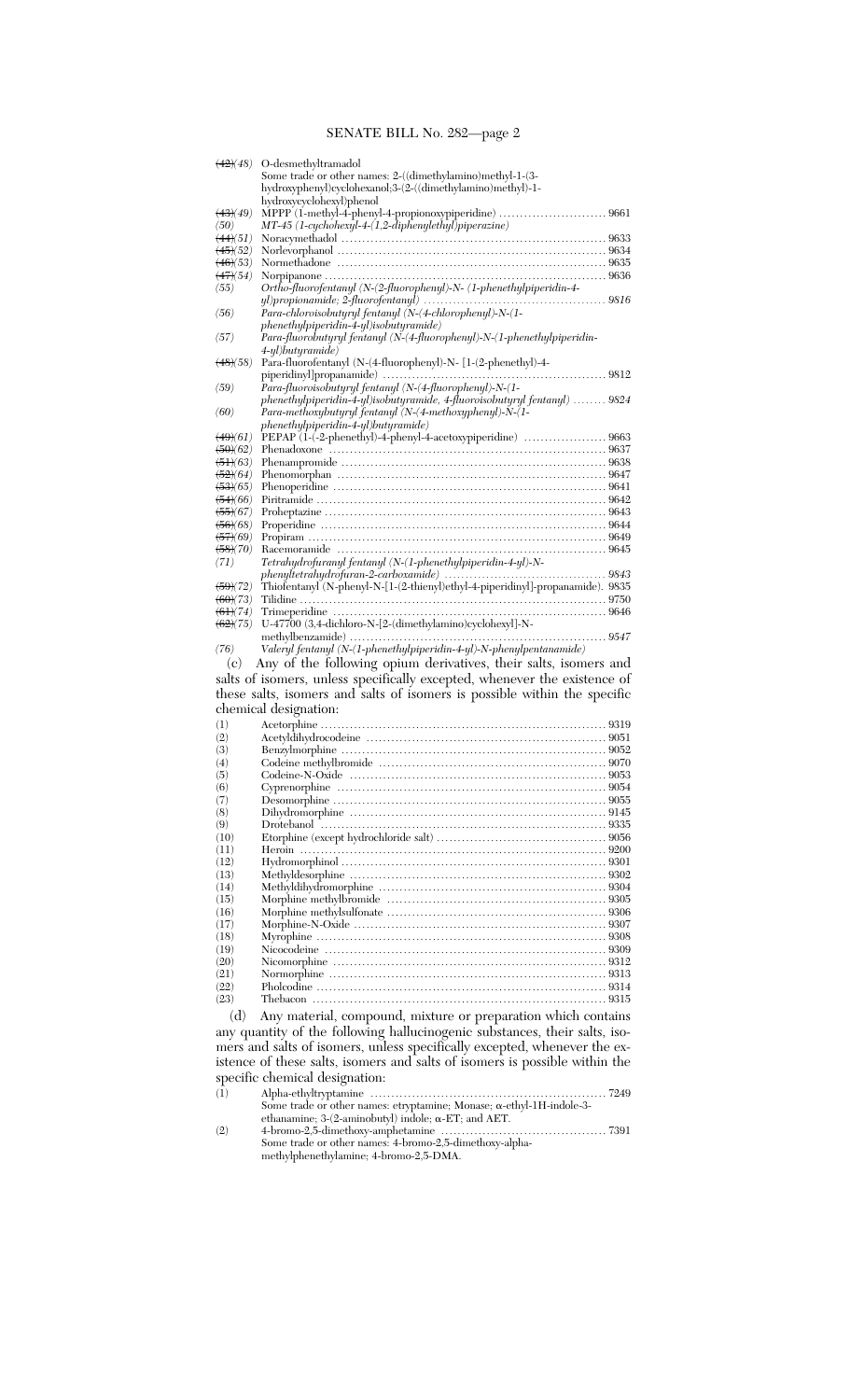| (3)  |                                                                               |  |
|------|-------------------------------------------------------------------------------|--|
|      | Some trade or other names: 2,5-dimethoxy-alpha-methyl-phenethylamine;         |  |
|      | 2,5-DMA.                                                                      |  |
| (4)  |                                                                               |  |
|      | Some trade or other names: 4-methoxy-alpha-methylphene-thylamine;             |  |
|      | paramethoxyamphetamine; PMA.                                                  |  |
| (5)  |                                                                               |  |
| (6)  |                                                                               |  |
|      | Some trade or other names: 4-methyl-2,5-dimethoxy-alpha-                      |  |
|      | methylphenethylamine; "DOM"; and "STP".                                       |  |
| (7)  |                                                                               |  |
| (8)  |                                                                               |  |
| (9)  | 3,4-methylenedioxy-N-ethylamphetamine (also known as N-ethyl-alpha-           |  |
|      | methyl-3,4 (methylenedioxy) phenethylamine, N-ethyl MDA, MDE, and             |  |
|      |                                                                               |  |
|      | N-hydroxy-3,4-methylenedioxyamphetamine (also known as N-hydroxy-             |  |
| (10) | alpha-methyl-3,4-(methylenedioxy) phenethylamine, and N-hydroxy               |  |
|      |                                                                               |  |
|      |                                                                               |  |
| (11) |                                                                               |  |
| (12) |                                                                               |  |
|      | Some trade or other names: 3-(Beta-Dimethylaminoethyl)-5-                     |  |
|      | hydroxyindole; 3-(2-dimethylaminoethyl)-5-indolol; N, N-                      |  |
|      | dimethylserotonin; 5-hydroxy-N,N-dimethyltryptamine; mappine.                 |  |
| (13) |                                                                               |  |
|      | Some trade or other names: N,N-Diethyltryptamine; DET.                        |  |
| (14) |                                                                               |  |
|      | Some trade or other names: DMT.                                               |  |
| (15) |                                                                               |  |
|      | Some trade or other names: 7-Ethyl-6,6 Beta, 7, 8, 9, 10, 12, 13-octahydro-2- |  |
|      | methoxy-6,9-methano -5H-pyrido[1',2':1,2] azepino [5,4-b]indole;              |  |
|      | Tabernanthe iboga                                                             |  |
| (16) |                                                                               |  |
| (17) |                                                                               |  |
| (18) |                                                                               |  |
| (19) |                                                                               |  |
|      | Some trade or other names: 3-Hexyl-l-hydroxy-7,8,9,10-tetrahydro-6,6,9-       |  |
|      | trimethyl-6H-dibenzo[b,d]pyran; Synhexyl.                                     |  |
| (20) |                                                                               |  |
|      | Meaning all parts of the plant presently classified botanically as            |  |
|      | Lophophora williamsii Lemaire, whether growing or not, the seeds              |  |
|      | thereof, any extract from any part of such plant, and every compound,         |  |
|      | manufacture, salts, derivative, mixture or preparation of such plant, its     |  |
|      | seeds or extracts.                                                            |  |
| (21) |                                                                               |  |
| (22) |                                                                               |  |
| (23) |                                                                               |  |
| (24) |                                                                               |  |
|      | Some trade or other names: Psilocin.                                          |  |
| (25) |                                                                               |  |
|      | Some trade or other names: N-ethyl-1-phenyl-cyclo-hexylamine; (1-             |  |
|      | phenylcyclohexyl)ethylamine; N-(1-phenylcyclohexyl)ethylamine;                |  |
|      |                                                                               |  |
|      | cyclohexamine; PCE.                                                           |  |
| (26) |                                                                               |  |
|      | Some trade or other names: 1-(1-phenylcyclohexyl)-pyrrolidine; PCPy;          |  |
|      | PHP.                                                                          |  |
| (27) |                                                                               |  |
|      | Some trade or other names: 1-[1-(2-thienyl)-cyclohexyl]-piperidine; 2-        |  |
|      | thienyl analog of phencyclidine; TPCP; TCP.                                   |  |
| (28) |                                                                               |  |
|      | Some other names: TCPy.                                                       |  |
| (29) |                                                                               |  |
|      | Some trade or other names: DOET.                                              |  |
| (30) | Salvia divinorum or salvinorum A; all parts of the plant presently classified |  |
|      | botanically as salvia divinorum, whether growing or not, the seeds thereof,   |  |
|      | any extract from any part of such plant, and every compound,                  |  |
|      | manufacture, salts, derivative, mixture or preparation of such plant, its     |  |
|      | seeds or extracts.                                                            |  |
| (31) | Datura stramonium, commonly known as gypsum weed or jimson weed;              |  |
|      | all parts of the plant presently classified botanically as datura stramonium, |  |
|      | whether growing or not, the seeds thereof, any extract from any part of       |  |
|      | such plant, and every compound, manufacture, salts, derivative, mixture or    |  |
|      | preparation of such plant, its seeds or extracts.                             |  |
| (32) |                                                                               |  |
|      | Some trade or other names: BZP.                                               |  |
| (33) | 1-(3-[trifluoromethylphenyl]) piperazine                                      |  |
|      | Some trade or other names: TFMPP.                                             |  |
| (34) |                                                                               |  |
| (35) | $2,\!5\!$ -dimethoxy-4-(n)-propylthiophenethylamine (2C-T-7), its optical     |  |
|      |                                                                               |  |
| (36) |                                                                               |  |
| (37) | 5-methoxy-N,N-diisopropyltryptamine (5-MeO-DIPT), its isomers, salts          |  |
|      |                                                                               |  |
| (38) |                                                                               |  |
|      |                                                                               |  |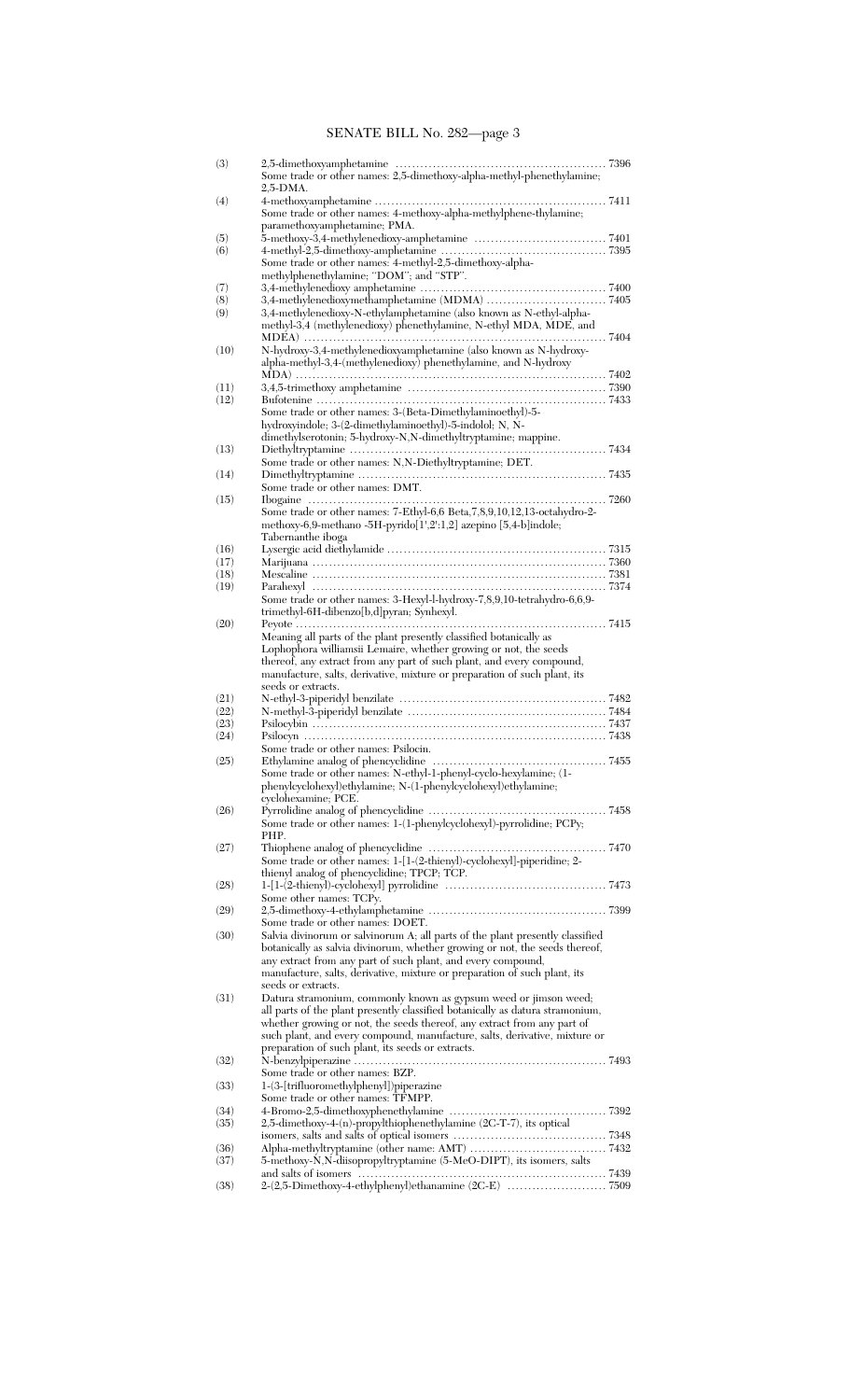| (39)         |                                                                                                                                                       |
|--------------|-------------------------------------------------------------------------------------------------------------------------------------------------------|
| (40)         |                                                                                                                                                       |
| (41)<br>(42) |                                                                                                                                                       |
| (43)         | 2-[4-(Isopropylthio)-2,5-dimethoxyphenyl]ethanamine (2C-T-4) 7532                                                                                     |
| (44)         |                                                                                                                                                       |
| (45)         |                                                                                                                                                       |
| (46)<br>(47) | 2-(2,5-Dimethoxy-4-(n)-propylphenyl)ethanamine (2C-P) 7524                                                                                            |
|              | Some trade or other names: $5$ –methoxy– $3$ – $[2-(\text{dimethylamino})$                                                                            |
|              | ethyl lindole.                                                                                                                                        |
| (48)         | 2-(4-iodo-2,5-dimethoxyphenyl)-N-(2-methoxybenzyl) ethanamine  7538                                                                                   |
| (49)         | Some trade or other names: 25I-NBOMe; 2C-I-NBOMe; 25I; Cimbi-5.<br>2-(4-chloro-2,5-dimethoxyphenyl)-N-(2-methoxybenzyl) ethanamine  7537              |
|              | Some trade or other names: 25C-NBOMe; 2C-C-NBOMe; 25C; Cimbi-                                                                                         |
|              | 82.                                                                                                                                                   |
| (50)         | 2–(4–bromo–2,5–dimethoxyphenyl)–N–(2–methoxybenzyl)ethanamine  7536                                                                                   |
|              | Some trade or other names: 25B-NBOMe; 2C-B-NBOMe; 25B; Cimbi-<br>36.                                                                                  |
| (51)         | 2-(2,5-dimethoxyphenyl)-N-(2-methoxybenzyl)ethanamine                                                                                                 |
|              | Some trade or other names: 25H-NBOMe.                                                                                                                 |
| (52)         | 2-(2,5-dimethoxy-4-methylphenyl)-N-(2-methoxybenzyl)ethanamine                                                                                        |
| (53)         | Some trade or other names: 25D-NBOMe; 2C-D-NBOMe.<br>2-(2,5-dimethoxy-4-nitrophenyl)-N-(2-methoxybenzyl) ethanamine                                   |
|              | Some trade or other names: 25N-NBOMe, 2C-N-NBOMe.                                                                                                     |
|              |                                                                                                                                                       |
| (e)          | Any material, compound, mixture or preparation which contains                                                                                         |
|              | any quantity of the following substances having a depressant effect on the                                                                            |
|              | central nervous system, including its salts, isomers, and salts of isomers<br>whenever the existence of such salts, isomers, and salts of isomers is  |
|              | possible within the specific chemical designation:                                                                                                    |
|              |                                                                                                                                                       |
| (1)          | Etizolam<br>Some trade or other names: (4-(2-chlorophenyl)-2-ethyl-9-methyl-6H-                                                                       |
|              | thieno[3,2-f][1,2,4]triazolo[4,3-a][1,4]diazepine)                                                                                                    |
| (2)          |                                                                                                                                                       |
| (3)          |                                                                                                                                                       |
| (4)          | Gamma hydroxybutyric acid                                                                                                                             |
|              |                                                                                                                                                       |
| (f)          | Unless specifically excepted or unless listed in another schedule,                                                                                    |
|              | any material, compound, mixture or preparation which contains any quan-                                                                               |
|              | tity of the following substances having a stimulant effect on the central                                                                             |
|              | nervous system, including its salts, isomers and salts of isomers:                                                                                    |
| (1)          | Aminorex<br>. 1585                                                                                                                                    |
|              | Some other names: Aminoxaphen 2-amino-5-phenyl-2-oxazoline or 4,5-                                                                                    |
|              | dihydro-5-phenyl-2-oxazolamine                                                                                                                        |
| (2)<br>(3)   |                                                                                                                                                       |
| (4)          | $(+)$ cis-4-methylaminorex ( $(+)$ cis-4,5-dihydro-4-methyl-5-phenyl-2-                                                                               |
|              | . 1590                                                                                                                                                |
| (5)          | N, N-dimethylamphetamine (also known as N, N-alpha-trimethyl-                                                                                         |
| (6)          | benzeneethanamine; N,N-alpha-trimethylphenethylamine)  1480<br>Cathinone (some other names: 2-amino-1-phenol-1-propanone, alpha-                      |
|              | amino propiophenone, 2-amino propiophenone and norphedrone)  1235                                                                                     |
| (7)          | Substituted cathinones                                                                                                                                |
|              | Any compound, except bupropion or compounds listed under a different                                                                                  |
|              | schedule, structurally derived from 2-aminopropan-1-one by substitution<br>at the 1-position with either phenyl, naphthyl, or thiophene ring systems, |
|              | whether or not the compound is further modified in any of the following                                                                               |
|              | ways:                                                                                                                                                 |
|              | By substitution in the ring system to any extent with alkyl,<br>(A)                                                                                   |
|              | alkylenedioxy, alkoxy, haloalkyl, hydroxyl, or halide substituents,<br>whether or not further substituted in the ring system by one or                |
|              | more other univalent substituents;                                                                                                                    |
|              | by substitution at the 3-position with an acyclic alkyl substituent;<br>(B)                                                                           |
|              | (C)<br>by substitution at the 2-amino nitrogen atom with alkyl, dialkyl,                                                                              |
|              | benzyl, or methoxybenzyl groups; or<br>by inclusion of the 2-amino nitrogen atom in a cyclic structure.<br>(D)                                        |
|              |                                                                                                                                                       |
| (g)          | Any material, compound, mixture or preparation which contains                                                                                         |
|              | any quantity of the following substances:                                                                                                             |
| (1)          | N-[1-benzyl-4-piperidyl]-N-phenylpropanamide (benzylfentanyl), its                                                                                    |
| (2)          | N-[1-(2-thienyl)methyl-4-piperidyl]-N-phenylpropanamide                                                                                               |
|              |                                                                                                                                                       |
| (h)          | Any of the following cannabinoids, their salts, isomers and salts<br>of isomers, unless specifically excepted, whenever the existence of these        |

of isomers, unless specifically excepted, whenever the existence of these salts, isomers and salts of isomers is possible within the specific chemical designation:

| (1) |  |  |  |
|-----|--|--|--|
|-----|--|--|--|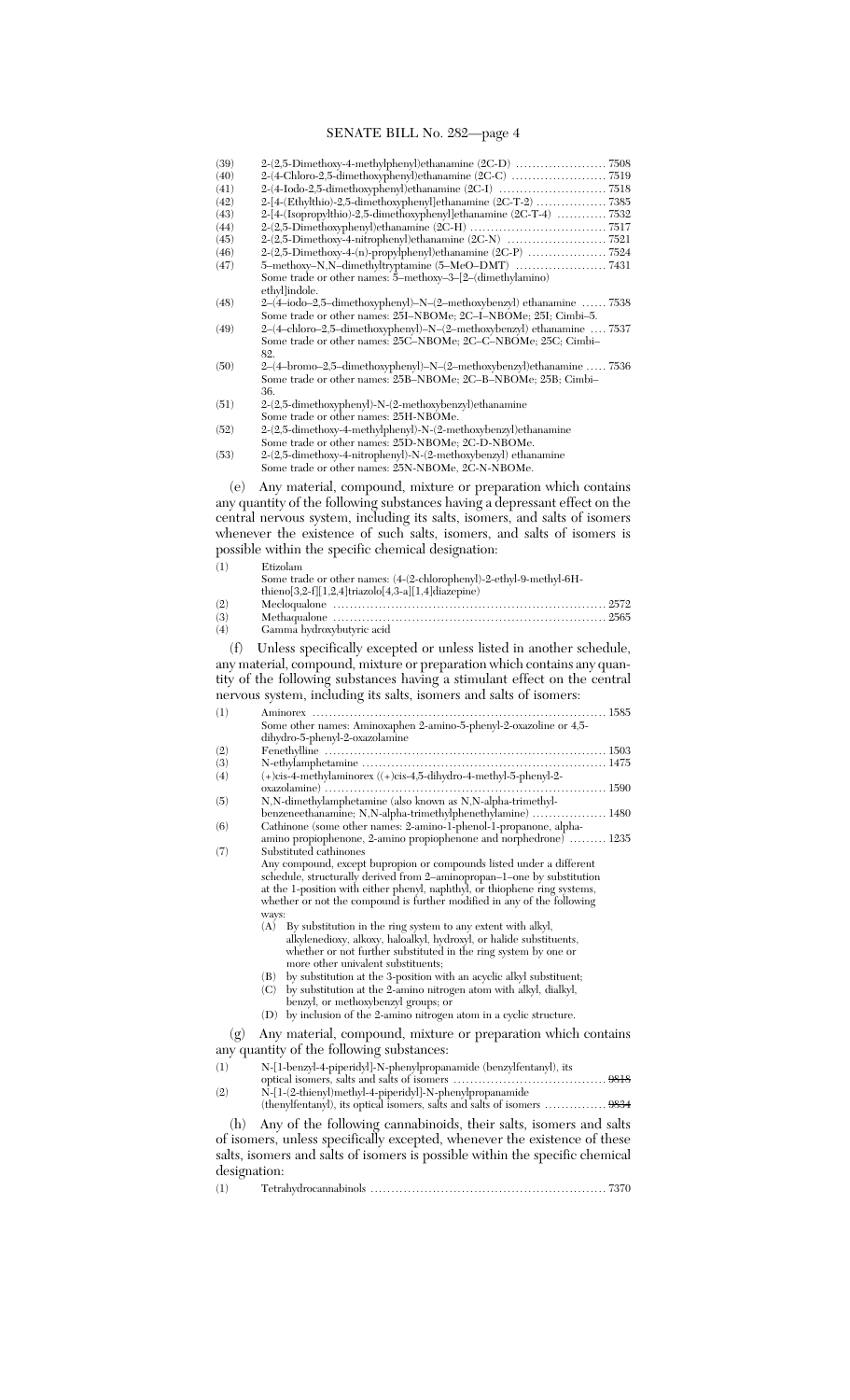Meaning tetrahydrocannabinols naturally contained in a plant of the genus Cannabis (cannabis plant), as well as synthetic equivalents of the substances contained in the plant, or in the resinous extractives of Cannabis, sp. and/or synthetic substances, derivatives, and their isomers with similar chemical structure and pharmacological activity such as the following: Delta 1 cis or trans tetrahydrocannabinol, and their optical isomers Delta 6 cis or trans tetrahydrocannabinol, and their optical isomers Delta 3,4 cis or trans tetrahydrocannabinol, and its optical isomers (Since nomenclature of these substances is not internationally standardized, compounds of these structures, regardless of numerical designation of atomic positions covered.)

(2) Naphthoylindoles

Any compound containing a 3-(1-naphthoyl)indole structure with substitution at the nitrogen atom of the indole ring by an alkyl, haloalkyl, *cyanoalkyl,* alkenyl, cycloalkylmethyl, cycloalkylethyl, benzyl, 1-(N-methyl-2-piperidinyl)methyl or 2-(4-morpholinyl) ethyl group, whether or not further substituted in the indole ring to any extent and whether or not substituted in the benzyl or naphthyl ring to any extent.

(3) Naphthylmethylindoles Any compound containing a 1H-indol-3-yl-(1-naphthyl)methane structure with substitution at the nitrogen atom of the indole ring by an alkyl, haloalkyl, *cyanoalkyl,* alkenyl, cycloalkylmethyl, cycloalkylethyl, benzyl, 1- (N-methyl-2-piperidinyl)methyl or 2-(4-morpholinyl)ethyl group whether or not further substituted in the indole ring to any extent and whether or not substituted in the benzyl or naphthyl ring to any extent.

(4) Naphthoylpyrroles Any compound containing a 3-(1-naphthoyl)pyrrole structure with substitution at the nitrogen atom of the pyrrole ring by an alkyl, haloalkyl, *cyanoalkyl,* alkenyl, cycloalkylmethyl, cycloalkylethyl, benzyl, 1-(N-methyl-2-piperidinyl)methyl or 2-(4-morpholinyl)ethyl group whether or not further substituted in the pyrrole ring to any extent, whether or not substituted in the benzyl or naphthyl ring to any extent.

- (5) Naphthylmethylindenes Any compound containing a naphthylideneindene structure with substitution at the 3-position of the indene ring by an alkyl, haloalkyl, *cyanoalkyl,* alkenyl, cycloalkylmethyl, cycloalkylethyl, benzyl, 1-(N-methyl-2-piperidinyl)methyl or 2-(4-morpholinyl)ethyl group whether or not further substituted in the indene ring to any extent, whether or not substituted in the benzyl or naphthyl ring to any extent.
- (6) Phenylacetylindoles Any compound containing a 3-phenylacetylindole structure with substitution at the nitrogen atom of the indole ring by an alkyl, haloalkyl, *cyanoalkyl,* alkenyl, cycloalkylmethyl, cycloalkylethyl, benzyl, 1-(N-methyl-2-piperidinyl)methyl or 2-(4-morpholinyl)ethyl group whether or not further substituted in the indole ring to any extent, whether or not substituted in the benzyl or phenyl ring to any extent. (7) Cyclohexylphenols

Any compound containing a 2-(3-hydroxycyclohexyl)phenol structure with substitution at the 5-position of the phenolic ring by an alkyl, haloalkyl, *cyanoalkyl,* alkenyl, cycloalkylmethyl, cycloalkylethyl, 1-(N-methyl-2 piperidinyl)methyl or 2-(4-morpholinyl)ethyl group whether or not substituted in the cyclohexyl ring to any extent. (8) Benzoylindoles

- Any compound containing a 3-(benzoyl)indole structure with substitution at the nitrogen atom of the indole ring by an alkyl, haloalkyl, *cyanoalkyl,* alkenyl, cycloalkylmethyl, cycloalkylethyl, benzyl, 1-(N-methyl-2 piperidinyl)methyl or 2-(4-morpholinyl)ethyl group whether or not further substituted in the indole ring to any extent and whether or not substituted in the benzyl or phenyl ring to any extent.
- (9) 2,3-Dihydro-5-methyl-3-(4-morpholinylmethyl)pyrrolo[1,2,3-de]-1,4 benzoxazin-6-yl]-1-napthalenylmethanone. Some trade or other names: WIN 55,212-2.
- (10) 9-(hydroxymethyl)-6, 6-dimethyl-3-(2-methyloctan-2-yl)-6a,7,10,10atetrahydrobenzo[c]chromen-1-ol
- Some trade or other names: HU-210, HU-211. (11) Tetramethylcyclopropanoylindoles

Any compound containing a 3-tetramethylcyclopropanoylindole structure with substitution at the nitrogen atom of the indole ring by an alkyl, haloalkyl, cyanoalkyl, alkenyl, cycloalkylmethyl, cycloalkylethyl, benzyl, 1- (N-methyl-2-piperidinyl)methyl, 2-(4-morpholinyl)ethyl, 1-(N-methyl-2 pyrrolidinyl)methyl, 1-(N-methyl-3-morpholinyl)methyl, or tetrahydropyranylmethyl group, whether or not further substituted in the indole ring to any extent and whether or not substituted in the benzyl or tetramethylcyclopropyl rings to any extent.

(12) Indole-3-carboxylate esters Any compound containing a 1H-indole-3-carboxylate ester structure with the ester oxygen bearing a naphthyl, quinolinyl, isoquinolinyl or adamantyl group and substitution at the 1 position of the indole ring by an alkyl, haloalkyl, *cyanoalkyl,* alkenyl, cycloalkylmethyl, cycloalkylethyl, benzyl, Nmethyl-2-piperidinylmethyl or 2-(4-morpholinyl)ethyl group, whether or not further substituted on the indole ring to any extent and whether or not substituted on the naphthyl, quinolinyl, isoquinolinyl, adamantyl or benzyl groups to any extent.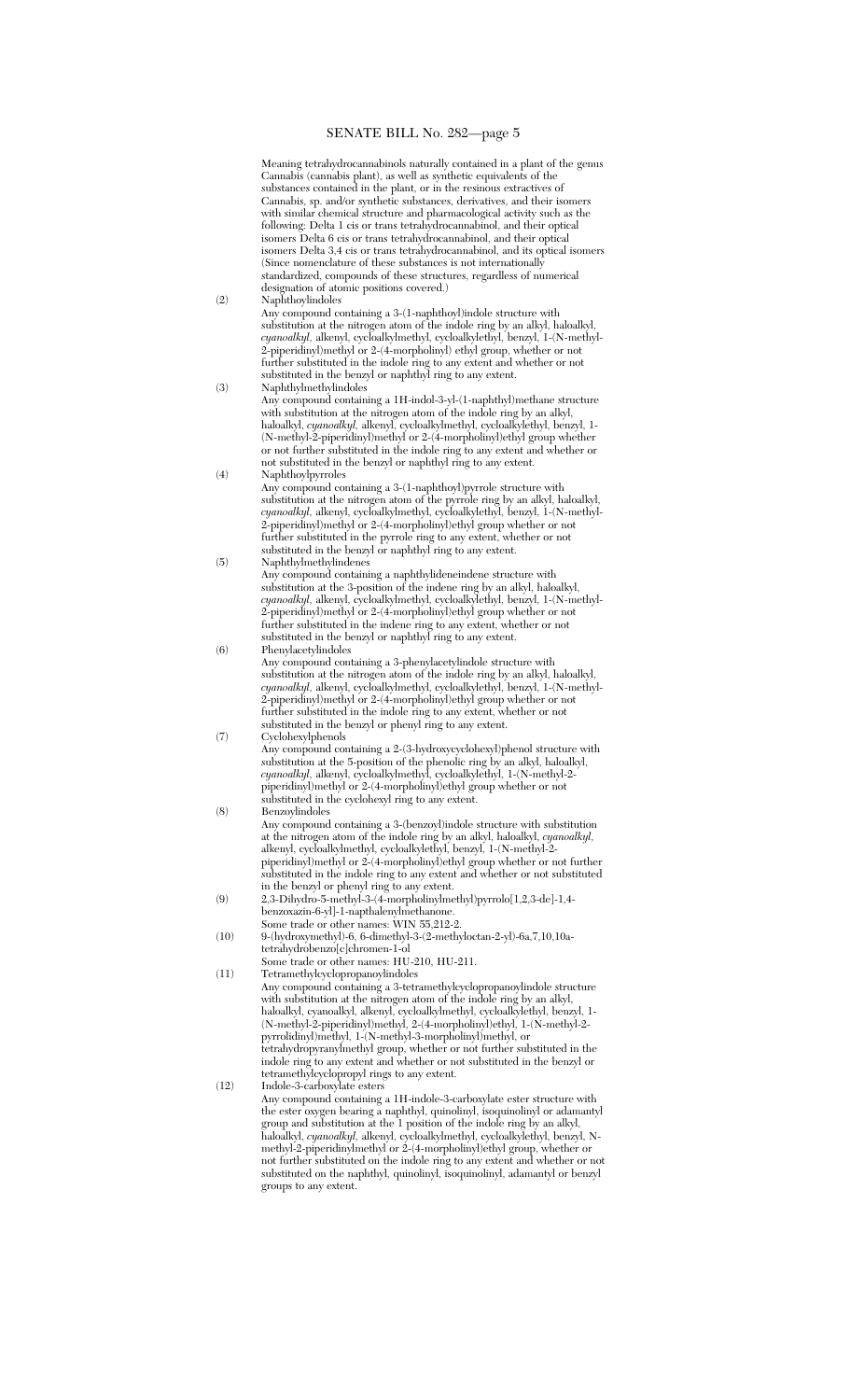(13) Indazole-3-carboxamides

Any compound containing a 1H-indazole-3-carboxamide structure with substitution at the nitrogen of the carboxamide by a naphthyl, quinolinyl, isoquinolinyl, adamantyl, *benzyl,* 1-amino-1-oxoalkan-2-yl or 1-alkoxy-1 oxoalkan-2-yl group and substitution at the 1 position of the indazole ring by an alkyl, haloalkyl, *cyanoalkyl,* alkenyl, cycloalkylmethyl, cycloalkylethyl, benzyl, N-methyl-2-piperidinylmethyl, or 2-(4-morpholinyl)ethyl group, whether or not further substituted on the indazole ring to any extent and whether or not substituted on the naphthyl, quinolinyl, isoquinolinyl, adamantyl, 1-amino-1-oxoalkan-2-yl, 1-alkoxy-1-oxoalkan-2-yl or benzyl groups to any extent.

(14) *Indole-3-carboxamides Any compound containing a 1H-indole-3-carboxamide structure with substitution at the nitrogen of the carboxamide by a naphthyl, quinolinyl, isoquinolinyl, adamantyl, benzyl, 1-amino-1-oxoalkan-2-yl or 1-alkoxy-1 oxoalkan-2-yl group and substitution at the 1 position of the indole ring by an alkyl, haloalkyl, cyanoalkyl, alkenyl, cycloalkylmethyl, cycloalkylethyl, benzyl, N-methyl-2-piperidinylmethyl, or 2-(4-morpholinyl)ethyl group, whether or not further substituted on the indole ring to any extent and whether or not further substituted on the naphthyl, quinolinyl, isoquinolinyl, adamantyl, 1-amino-1-oxoalkan-2-yl, 1-alkoxy-1-oxoalkan-2 yl or benzyl groups to any extent.*

*(15)* (1H-indazol-3-yl)methanones Any compound containing a (1H-indazol-3-yl)methanone structure with the carbonyl carbon bearing a naphthyl group and substitution at the 1 position of the indazole ring by an alkyl, haloalkyl, alkenyl, cycloalkylmethyl, cycloalkylethyl, benzyl, N-methyl-2-piperidinylmethyl, or 2-(4-morpholinyl)ethyl group, whether or not further substituted on the indazole ring to any extent and whether or not substituted on the naphthyl or benzyl groups to any extent.

Sec. 2. K.S.A. 2017 Supp. 65-4107 is hereby amended to read as follows: 65-4107. (a) The controlled substances listed in this section are included in schedule II and the number set forth opposite each drug or substance is the DEA controlled substances code which has been assigned to it.

(b) Any of the following substances, except those narcotic drugs listed in other schedules, whether produced directly or indirectly by extraction from substances of vegetable origin or independently by means of chemical synthesis or by combination of extraction and chemical synthesis:

(1) Opium and opiate and any salt, compound, derivative or preparation of opium or opiate, excluding apomorphine, dextrorphan, nalbuphine, nalmefene, naloxone and naltrexone and their respective salts, but including the following:

| (A) |  |
|-----|--|
| (B) |  |
| (C) |  |
| (D) |  |
| (E) |  |
| (F) |  |
| (G) |  |
| (H) |  |
| (I) |  |
| (1) |  |
| (K) |  |
| (L) |  |
| (M) |  |
| (N) |  |
| (O) |  |
| (P) |  |
| (O) |  |
| (R) |  |

(2) Any salt, compound, isomer, derivative or preparation thereof which is chemically equivalent or identical with any of the substances referred to in paragraph (1), but not including the isoquinoline alkaloids of opium.

(3) Opium poppy and poppy straw.

(4) Coca leaves (9040) and any salt, compound, derivative or preparation of coca leaves, but not including decocainized coca leaves or extractions which do not contain cocaine (9041) or ecgonine (9180).

(5) Cocaine, its salts, isomers and salts of isomers (9041).

Ecgonine, its salts, isomers and salts of isomers (9180).

(7) Concentrate of poppy straw (the crude extract of poppy straw in either liquid, solid or powder form which contains the phenanthrene alkaloids of the opium poppy) (9670).

(c) Any of the following opiates, including their isomers, esters, ethers, salts and salts of isomers, esters and ethers, whenever the exis-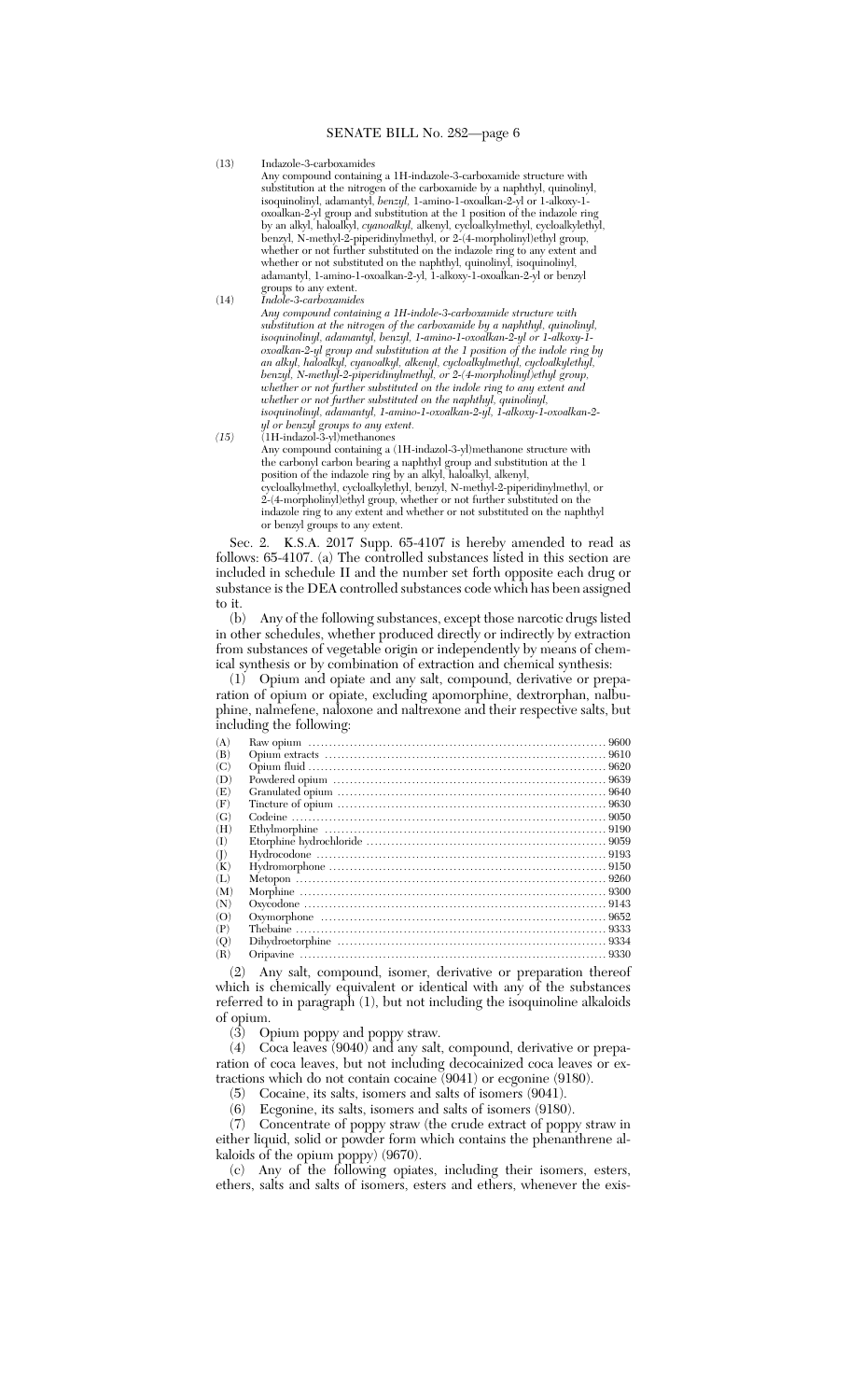|                  | tence of these isomers, esters, ethers and saits is possible within the spe-   |      |
|------------------|--------------------------------------------------------------------------------|------|
|                  | cific chemical designation dextrorphan and levopropoxyphene excepted:          |      |
| (1)              |                                                                                |      |
| (2)              |                                                                                |      |
| (3)<br>(4)       |                                                                                |      |
| (5)              |                                                                                |      |
| (6)              |                                                                                |      |
| (7)              |                                                                                |      |
| (8)              |                                                                                |      |
| (9)              |                                                                                |      |
| (10)<br>(11)     |                                                                                |      |
| (12)             |                                                                                |      |
| (13)             |                                                                                |      |
| (14)             |                                                                                |      |
| (15)             | Methadone-intermediate, 4-cyano-2-dimethyl amino-4, 4-diphenyl butane  9254    |      |
| (16)             | Moramide-intermediate, 2-methyl-3-morpholino-1, 1-diphenylpropane-             | 9802 |
| (17)             |                                                                                |      |
| (18)             | Pethidine-intermediate-A, 4-cyano-1-methyl-4-phenylpiperidine  9232            |      |
| (19)             | Pethidine-intermediate-B, ethyl-4-phenyl-piperidine-4-carboxylate  9233        |      |
| (20)             | Pethidine-intermediate-C, 1-methyl-4-phenyl-piperidine-4-carboxylic acid  9234 |      |
| (21)             |                                                                                |      |
| (22)             |                                                                                |      |
| (23)             |                                                                                |      |
| (24)<br>(25)     |                                                                                |      |
| (26)             |                                                                                |      |
|                  | Some other names: levo-alpha-acetyl methadol, levomethadyl acetate or          |      |
|                  | LAAM.                                                                          |      |
| (27)             |                                                                                |      |
| (28)             |                                                                                |      |
| (29)             |                                                                                |      |
| (d)              | Any material, compound, mixture, or preparation which contains                 |      |
|                  | any quantity of the following substances having a potential for abuse as-      |      |
|                  | sociated with a stimulant effect on the central nervous system:                |      |
| (1)              | Amphetamine, its salts, optical isomers and salts of its optical isomers  1100 |      |
| (2)              |                                                                                |      |
| (3)              | Methamphetamine, including its salts, isomers and salts of isomers  1105       |      |
| (4)              |                                                                                |      |
| (5)              | Lisdexamfetamine, its salts, isomers, and salts of its isomers  1205           |      |
|                  | (e) Unless specifically excepted or unless listed in another schedule,         |      |
|                  | any material, compound, mixture or preparation which contains any quan-        |      |
|                  | tity of the following substances having a depressant effect on the central     |      |
|                  | nervous system, including its salts, isomers and salts of isomers whenever     |      |
|                  | the existence of such salts, isomers and salts of isomers is possible within   |      |
|                  | the specific chemical designation:                                             |      |
|                  | Amobarbital                                                                    |      |
| (1)<br>(2)       |                                                                                |      |
| (3)              |                                                                                |      |
| (4)              |                                                                                |      |
| (5)              |                                                                                |      |
| (f)              | Any material, compound, mixture, or preparation which contains                 |      |
|                  | any quantity of the following substances:                                      |      |
|                  |                                                                                |      |
| (1)              | Immediate precursor to amphetamine and methamphetamine:<br>(A)                 |      |
|                  | Some trade or other names: phenyl-2-propanone; P2P; benzyl methyl              |      |
|                  | ketone; methyl benzyl ketone.                                                  |      |
| (2)              | Immediate precursors to phencyclidine (PCP):                                   |      |
|                  | (A)                                                                            |      |
|                  | (B)                                                                            |      |
| (3)              | Immediate precursor to fentanyl:                                               |      |
|                  | (A)                                                                            |      |
| (g)              | Any material, compound, mixture or preparation which contains                  |      |
|                  | any quantity of the following hallucinogenic substance, its salts, isomers     |      |
|                  | and salts of isomers, unless specifically excepted, whenever the existence     |      |
|                  |                                                                                |      |
|                  | of these salts, isomers and salts of isomers is possible within the specific   |      |
|                  |                                                                                |      |
|                  | chemical designation:                                                          |      |
| $\left(1\right)$ | Dronabinol [(-)-delta-9-trans tetrahydrocannabinol] in an oral solution in a   |      |
|                  | drug product approved for marketing by the United States food and drug         |      |
| (2)              | [Another name for nabilone: $(\pm)$ -trans-3-(1,1-dimethylheptyl)-             |      |

tence of these isomers, esters, ethers and salts is possible within the spe-

| (1) | Dronabinol $ (-)$ -delta-9-trans tetrahydrocannabinol in an oral solution in a  |  |
|-----|---------------------------------------------------------------------------------|--|
|     | drug product approved for marketing by the United States food and drug          |  |
|     |                                                                                 |  |
| (2) |                                                                                 |  |
|     | [Another name for nabilone: $(\pm)$ -trans-3-(1,1-dimethylheptyl)-              |  |
|     | $6,6a,7,8,10,10a$ -hexahydro-1-hydroxy-6,6-dimethyl-9H-dibenzo $[b,d]$ pyran-9- |  |
|     | one                                                                             |  |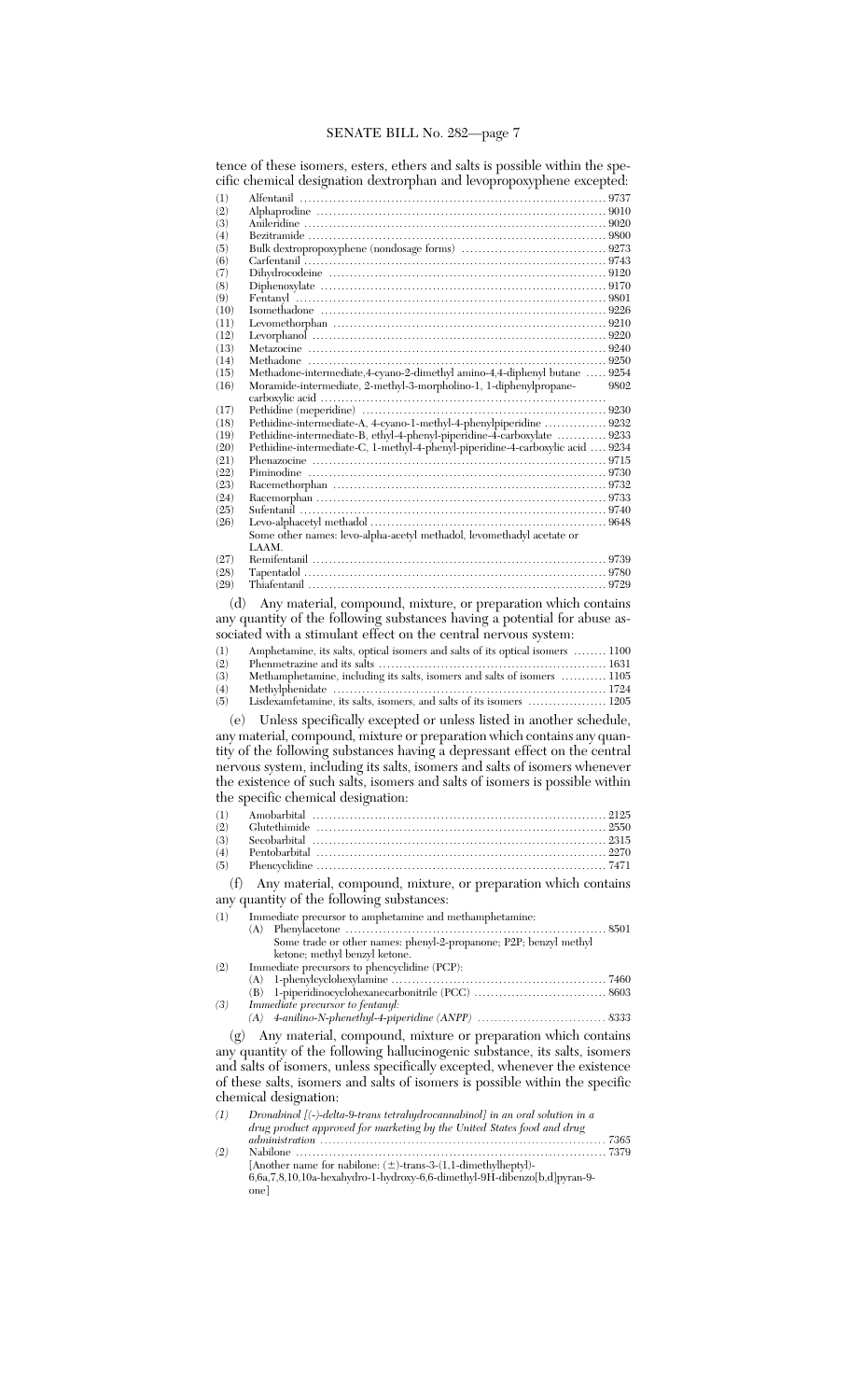(h) Any material, compound, mixture or preparation containing any of the following narcotic drugs or any salts calculated as the free anhydrous base or alkaloid, in limited quantities as set forth below:

- (1) Not more than 300 milligrams of dihydrocodeinone (hydrocodone) or any of its salts per 100 milliliters or not more than 15 milligrams per dosage unit with a fourfold or greater quantity of an isoquinoline alkaloid of opium ....... 9805
- (2) Not more than 300 milligrams of dihydrocodeinone (hydrocodone) or any of its salts per 100 milliliters or not more than 15 milligrams per dosage unit with one or more active, nonnarcotic ingredients in recognized therapeutic amounts ............................................................................ 9806

Sec. 3. K.S.A. 2017 Supp. 65-4109 is hereby amended to read as follows: 65-4109. (a) The controlled substances listed in this section are included in schedule III and the number set forth opposite each drug or substance is the DEA controlled substances code which has been assigned to it.

(b) Unless listed in another schedule, any material, compound, mixture, or preparation which contains any quantity of the following substances having a potential for abuse associated with a depressant effect on the central nervous system:

| (1)  | Any compound, mixture or preparation containing:                                                                                                      |
|------|-------------------------------------------------------------------------------------------------------------------------------------------------------|
|      | (A)                                                                                                                                                   |
|      | (B)                                                                                                                                                   |
|      | (C)<br>or any salt thereof and one or more other active medicinal ingredients                                                                         |
|      | which are not listed in any schedule.                                                                                                                 |
| (2)  | Any suppository dosage form containing:                                                                                                               |
|      | (A)                                                                                                                                                   |
|      | (B)                                                                                                                                                   |
|      | (C)                                                                                                                                                   |
|      | or any salt of any of these drugs and approved by the Food and Drug                                                                                   |
|      | Administration for marketing only as a suppository.                                                                                                   |
| (3)  | Any substance which contains any quantity of a derivative of barbituric acid,                                                                         |
|      | or any salt of a derivative of barbituric acid, except those substances which                                                                         |
| (4)  |                                                                                                                                                       |
| (5)  |                                                                                                                                                       |
| (6)  |                                                                                                                                                       |
| (7)  |                                                                                                                                                       |
| (8)  |                                                                                                                                                       |
| (9)  |                                                                                                                                                       |
| (10) |                                                                                                                                                       |
| (11) |                                                                                                                                                       |
|      | Some trade or other names for a tiletamine-zolazepam combination product:                                                                             |
|      | Telazol Some trade or other names for tiletamine: 2-(ethylamino)-2-(2-<br>thienyl)-cyclohexanone Some trade or other names for zolazepam: 4-(2-       |
|      | fluorophenyl)-6,8-dihydro-1,3,8-trimethylpyrazolo-[3,4-e][1,4]-diazepin-                                                                              |
|      | $7(1H)$ -one, flupyrazapon                                                                                                                            |
| (12) |                                                                                                                                                       |
|      | Some other names for ketamine: $(\pm)$ -2- $(2$ -chlorophenyl)-2- $(methylamino)$ -                                                                   |
|      | cyclohexanone                                                                                                                                         |
| (13) | Gamma hydroxybutyric acid, any salt, hydroxybutyric compound, derivative                                                                              |
|      | or preparation of gamma hydroxybutyric acid contained in a drug product for                                                                           |
|      | which an application has been approved under section 505 of the federal<br>food, drug and cosmetic act                                                |
| (14) |                                                                                                                                                       |
| (15) |                                                                                                                                                       |
|      | Some other names for perampanel: 2-(2-oxo-1-phenyl-5-pyridin-2-yl-1,2                                                                                 |
|      | dihydropyridin-3-yl) benzonitrile                                                                                                                     |
| (c)  |                                                                                                                                                       |
| (d)  | Any material, compound, mixture or preparation containing any                                                                                         |
|      |                                                                                                                                                       |
|      | of the following narcotic drugs or any salts calculated as the free anhy-                                                                             |
|      | drous base or alkaloid, in limited quantities as set forth below:                                                                                     |
| (1)  | Not more than 1.8 grams of codeine or any of its salts per 100 milliliters or                                                                         |
|      | not more than 90 milligrams per dosage unit with an equal or greater                                                                                  |
|      |                                                                                                                                                       |
| (2)  | not more than 1.8 grams of codeine or any of its salts per 100 milliliters or<br>not more than 90 milligrams per dosage unit with one or more active, |
|      |                                                                                                                                                       |
| (3)  | not more than 1.8 grams of dihydrocodeine or any of its salts per 100                                                                                 |
|      | milliliters or not more than 90 milligrams per dosage unit with one or more                                                                           |
|      | active, nonnarcotic ingredients in recognized therapeutic amounts  9807                                                                               |
| (4)  | not more than 300 milligrams of ethylmorphine or any of its salts per 100                                                                             |
|      | milliliters or not more than 15 milligrams per dosage unit with one or more                                                                           |
|      | active, nonnarcotic ingredients in recognized therapeutic amounts  9808                                                                               |
| (5)  | not more than 500 milligrams of opium per 100 milliliters or per 100 grams                                                                            |
|      | or not more than 25 milligrams per dosage unit with one or more active,                                                                               |

nonnarcotic ingredients in recognized therapeutic amounts .................... 9809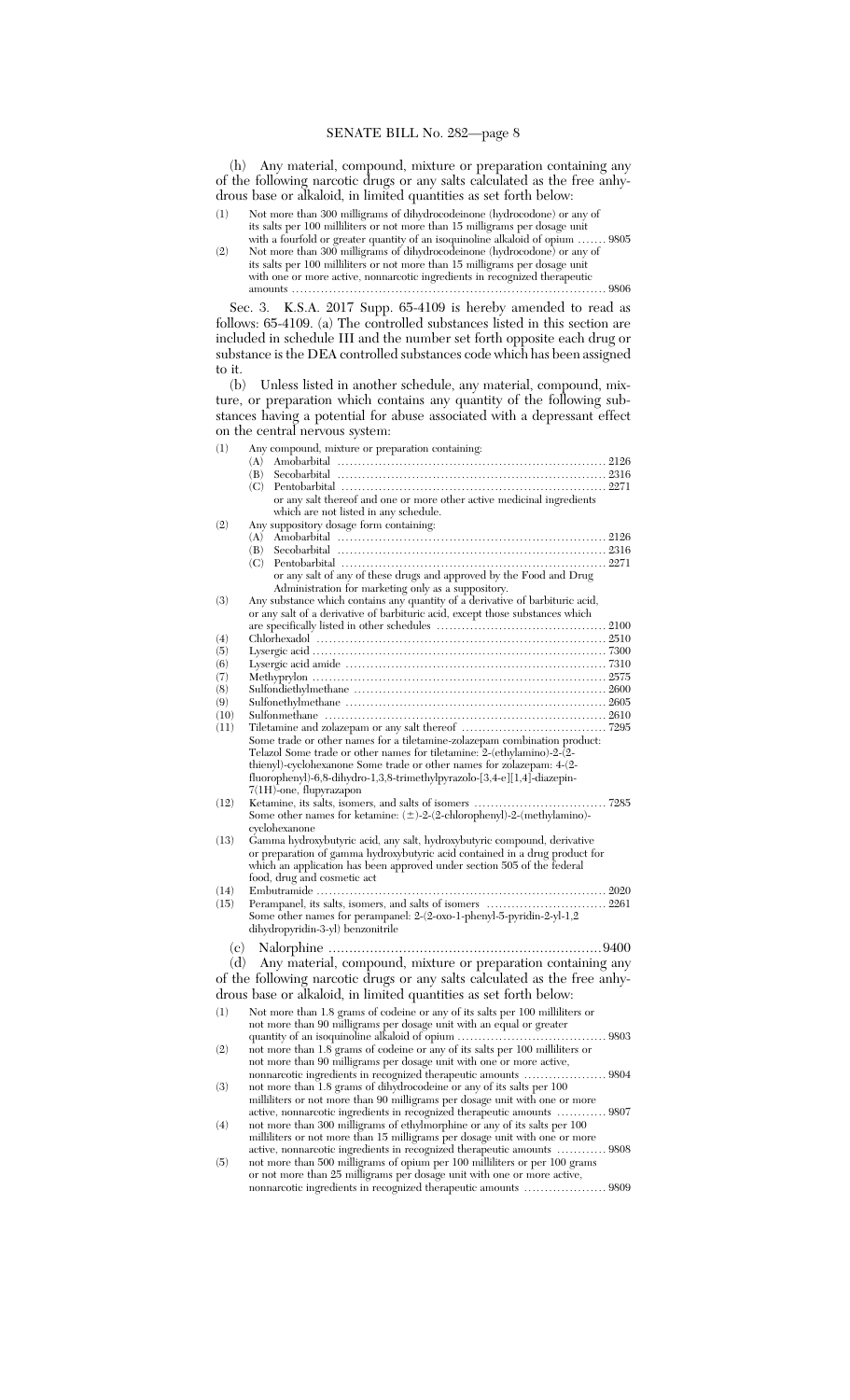- (6) not more than 50 milligrams of morphine or any of its salts per 100 milliliters or per 100 grams with one or more active, nonnarcotic ingredients in recognized therapeutic amounts .................................................. 9810
- (7) any material, compound, mixture or preparation containing any of the following narcotic drugs or their salts, as set forth below: (A) Buprenorphine ............................................................ 9064

(e) Unless specifically excepted or unless listed in another schedule, any material, compound, mixture or preparation which contains any quantity of the following substances having a stimulant effect on the central nervous system, including its salts, isomers (whether optical, position or geometric) and salts of such isomers whenever the existence of such salts, isomers and salts of isomers is possible within the specific chemical designation:

| (1) | Those compounds, mixtures or preparations in dosage unit form containing               |                 |
|-----|----------------------------------------------------------------------------------------|-----------------|
|     | any stimulant substance listed in schedule II, which compounds, mixtures or            |                 |
|     | preparations were listed on August 25, 1971, as excepted compounds under               |                 |
|     | section 308.32 of title 21 of the code of federal regulations, and any other           |                 |
|     | drug of the quantitive composition shown in that list for those drugs or which         |                 |
|     | is the same, except that it contains a lesser quantity of controlled substances . 1405 |                 |
| (2) |                                                                                        |                 |
| (3) |                                                                                        |                 |
| (4) |                                                                                        |                 |
| (5) |                                                                                        |                 |
|     | (A) Angleska standa                                                                    | $\Delta \Omega$ |

(f) Anabolic steroids ..........................................................4000 ''Anabolic steroid'' means any drug or hormonal substance, chemically and pharmacologically related to testosterone (other than estrogens, progestins, and corticosteroids) that promotes muscle growth, and includes:

| $^{(1)}$                       | <b>Boldenone</b>                                                                        |
|--------------------------------|-----------------------------------------------------------------------------------------|
| $\left( 2 \right)$             | <del>chlorotestosterone (4-chlortestosterone)</del>                                     |
| $\left(3\right)$               | <del>clostebol</del>                                                                    |
| $\left( 4 \right)$             | <del>dehydrochlormethyltestosterone</del>                                               |
| $\ddot{\bm{\theta}}$           | dihydrotestosterone (4-dihydrotestosterone)                                             |
|                                | <del>drostanolone</del>                                                                 |
| $\frac{6}{7}$                  | ethylestrenol                                                                           |
| $\left\langle 8 \right\rangle$ | <del>fluoxymesterone</del>                                                              |
| $\left( 9 \right)$             | formebulone (formebolone)                                                               |
| $\langle 10 \rangle$           | mesterolone                                                                             |
| $\left( \pm \right)$           | <del>methandienone</del>                                                                |
| (12)                           | <del>methandranone</del>                                                                |
| $\left( \mathrm{13}\right)$    | <del>methandriol</del>                                                                  |
| $\left( \pm 4 \right)$         | <del>methandrostenolone</del>                                                           |
| $\left(15\right)$              | methasterone (2α,17α-dimethyl-5α-androstan-17β-ol-3-one)                                |
| (16)                           | methenolone                                                                             |
| $\left(17\right)$              | methyltestosterone                                                                      |
| $\left(18\right)$              | mibolerone                                                                              |
| $\left(19\right)$              | <del>nandrolone</del>                                                                   |
| (20)                           | norethandrolone                                                                         |
| $\left( 21 \right)$            | <del>oxandrolone</del>                                                                  |
| $\left( 22\right)$             | oxymesterone                                                                            |
| $\left( 23 \right)$            | <del>oxymetholone</del>                                                                 |
| (24)                           | prostanozol (17β-hydroxy-5α-androstano[3,2-e]pyrazole)                                  |
| (25)                           | <del>stanolone</del>                                                                    |
| (26)                           | <del>stanozolol</del>                                                                   |
| $\left(27\right)$              | <del>testolactone</del>                                                                 |
| (28)                           | testosterone                                                                            |
| (29)                           | trenbolone                                                                              |
| (1)                            | 3β,17-dihydroxy-5a-androstane                                                           |
| (2)                            | 3α,17β-dihydroxy-5a-androstane                                                          |
| (3)                            | $5\alpha$ -androstan-3,17-dione                                                         |
| (4)                            | $1$ -androstenediol (3 $\beta$ ,17 $\beta$ -dihydroxy-5 $\alpha$ -androst-1-ene)        |
| $\left( 5\right)$              | $1$ -androstenediol (3 $\alpha$ ,17 $\beta$ -dihydroxy-5 $\alpha$ -androst-1-ene)       |
| (6)                            | $4$ -androstenediol (3 $\beta$ ,17 $\beta$ -dihydroxy-androst-4-ene)                    |
| (7)                            | 5-androstenediol (3B,17B-dihydroxy-androst-5-ene)                                       |
| (8)                            | $1$ -androstenedione ([5 $\alpha$ ]-androst-1-en-3,17-dione)                            |
| (9)                            | 4-androstenedione (androst-4-en-3,17-dione)                                             |
| (10)                           | 5-androstenedione (androst-5-en-3,17-dione)                                             |
| (11)                           | bolasterone (7 $\alpha$ ,17 $\alpha$ -dimethyl-17 $\beta$ -hydroxyandrost-4-en-3-one)   |
| (12)                           | boldenone (17 <sub>8</sub> -hydroxyandrost-1,4-diene-3-one)                             |
| (13)                           | boldione (androsta-1,4-diene-3,17-dione)                                                |
| (14)                           | calusterone $(7\beta, 17\alpha$ -dimethyl-17 $\beta$ -hydroxyandrost-4-en-3-one)        |
| (15)                           | clostebol (4-chloro-17ß-hydroxyandrost-4-en-3-one)                                      |
| (16)                           | $dehydrochloromethyl test osterone (4-chloro-17\beta-hydroxy-17\alpha-methyl-12\gamma)$ |
|                                | $androst-1, 4-dien-3-one)$                                                              |
| (17)                           | desoxymethyltestosterone (17α-methyl-5α-androst-2-en-17β-ol) (also                      |
|                                | known as "madol")                                                                       |

*known as ''madol'') (18)* ∆*1-dihydrotestosterone (17*b*-hydroxy-5*a*-androst-1-en-3-one) (also known as ''1-testosterone'')*

- *(19) 4-dihydrotestosterone (17*b*-hydroxy-androstan-3-one)*
- *(20) drostanolone (17*b*-hydroxy-2*a*-methyl-5*a*-androstan-3-one)*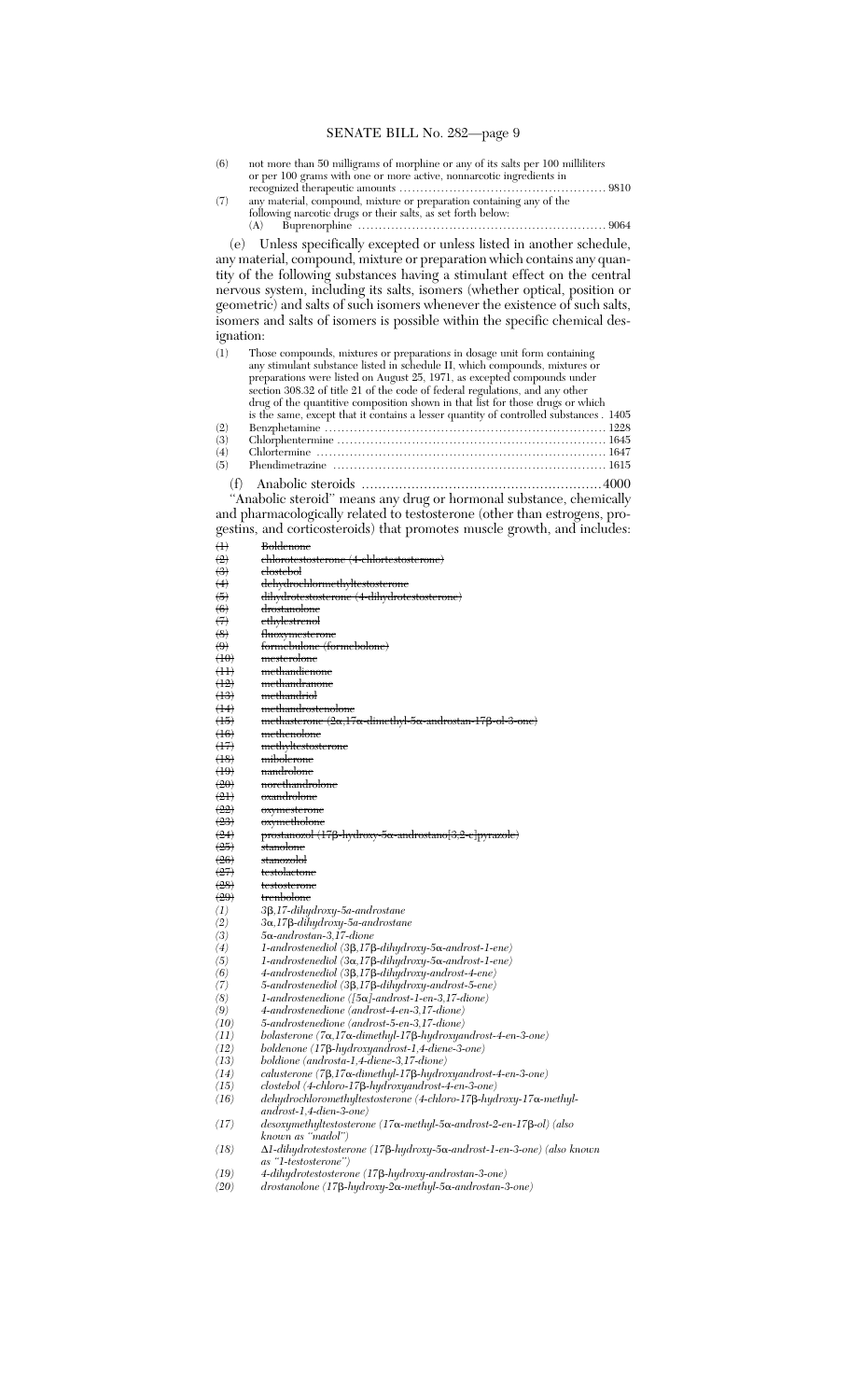- *(21) ethylestrenol (17*a*-ethyl-17*b*-hydroxyestr-4-ene)*
	- *(22) fluoxymesterone (9-fluoro-17*a*-methyl-11*b*,17*b*-dihydroxyandrost-4-en-3 one)*
- *(23) formebolone (2-formyl-17*a*-methyl-11*a*,17*b*-dihydroxyandrost-1,4-dien-3-*
- *one)*
- *(24) furazabol (17*a*-methyl-17*b*-hydroxyandrostano[2,3-c]-furazan)*
- *(25) 13*b*-ethyl-17*b*-hydroxygon-4-en-3-one*
- *(26) 4-hydroxytestosterone (4,17*b*-dihydroxy-androst-4-en-3-one) (27) 4-hydroxy-19-nortestosterone (4,17*b*-dihydroxy-estr-4-en-3-one)*
- *(28) mestanolone (17*a*-methyl-17*b*-hydroxy-5-androstan-3-one)*
- *(29) mesterolone (1*a*-methyl-17*b*-hydroxy-[5*a*]-androstan-3-one)*
- *(30) methandienone (17*a*-methyl-17*b*-hydroxyandrost-1,4-dien-3-one) (31) methandriol (17*a*-methyl-3*b*,17*b*-dihydroxyandrost-5-ene)*
- 
- *(32) methasterone (2*a*,17*a*-dimethyl-5*a*-androstan-17*b*-ol-3-one) (33) methenolone (1-methyl-17*b*-hydroxy-5*a*-androst-1-en-3-one)*
- *(34) 17*a*-methyl-3*b*,17*b*-dihydroxy-5a-androstane*
- *(35) 17*a*-methyl-3*a*,17*b*-dihydroxy-5a-androstane*
- *(36) 17*a*-methyl-3*b*,17*b*-dihydroxyandrost-4-ene (37) 17*a*-methyl-4-hydroxynandrolone (17*a*-methyl-4-hydroxy-17*b*-*
- *hydroxyestr-4-en-3-one)*
- *(38) methyldienolone (17*a*-methyl-17*b*-hydroxyestra-4,9(10)-dien-3-one)*
- *(39) methyltrienolone (17*a*-methyl-17*b*-hydroxyestra-4,9,11-trien-3-one)*
- *(40) methyltestosterone (17*a*-methyl-17*b*-hydroxyandrost-4-en-3-one)*
- *(41) mibolerone (7*a*,17*a*-dimethyl-17*b*-hydroxyestr-4-en-3-one) (42) 17*a*-methyl-*∆*1-dihydrotestosterone (17*b*-hydroxy-17*a*-methyl-5*a*-androst-1-en-3-one) (also known as ''17-*a*-methyl-1-testosterone'')*
- *(43) nandrolone (17*b*-hydroxyestr-4-en-3-one)*
- *(44) 19-nor-4-androstenediol (3*b*, 17*b*-dihydroxyestr-4-ene)*
- *(45) 19-nor-4-androstenediol (3*a*, 17*b*-dihydroxyestr-4-ene)*
- *(46) 19-nor-5-androstenediol (3*b*, 17*b*-dihydroxyestr-5-ene)*
- *(47) 19-nor-5-androstenediol (3*a*, 17*b*-dihydroxyestr-5-ene)*
- *(48) 19-nor-4,9(10)-androstadienedione (estra-4,9(10)-diene-3,17-dione)*
- *(49) 19-nor-4-androstenedione (estr-4-en-3,17-dione)*
- *(50) 19-nor-5-androstenedione (estr-5-en-3,17-dione) (51) norbolethone (13*b*, 17*a*-diethyl-17*b*-hydroxygon-4-en-3-one)*
- *(52) norclostebol (4-chloro-17*b*-hydroxyestr-4-en-3-one)*
- *(53) norethandrolone (17*a*-ethyl-17*b*-hydroxyestr-4-en-3-one)*
- *(54) normethandrolone (17*a*-methyl-17*b*-hydroxyestr-4-en-3-one)*
- *(55) oxandrolone (17*a*-methyl-17*b*-hydroxy-2-oxa-[5*a*]-androstan-3-one)*
- *(56) oxymesterone (17*a*-methyl-4,17*b*-dihydroxyandrost-4-en-3-one)*
- *(57) oxymetholone (17*a*-methyl-2-hydroxymethylene-17*b*-hydroxy-[5*a*] androstan-3-one)*
- 
- *(58) prostanozol (17*b*-hydroxy-5*a*-androstano[3,2-c]pyrazole) (59) stanozolol (17*a*-methyl-17*b*-hydroxy-[5*a*]-androst-2-eno[3,2-c]-pyrazole)*
- *(60) stenbolone (17*b*-hydroxy-2-methyl-[5*a*]-androst-1-en-3-one)*
- *(61) testolactone (13-hydroxy-3-oxo-13,17-secoandrosta-1,4-dien-17-oic acid*
- *lactone)*
- *(62) testosterone (17*b*-hydroxyandrost-4-en-3-one)*
- *(63) tetrahydrogestrinone (13*b*, 17*a*-diethyl-17*b*-hydroxygon-4,9,11-trien-3 one)*

*(64) trenbolone (17*b*-hydroxyestr-4,9,11-trien-3-one)*

- any salt, ester, or isomer of a drug or substance described or listed in this paragraph, if that salt, ester, or isomer promotes muscle growth.
	- (A) Except as provided in (B), such term does not include an anabolic steroid which is expressly intended for administration through implants to cattle or other nonhuman species and which has been approved by the United States' secretary of health and human services for such administration.
	- (B) If any person prescribes, dispenses or distributes such steroid for human use, such person shall be considered to have prescribed, dispensed or distributed an anabolic steroid within the meaning of this subsection (f).

(g) Any material, compound, mixture or preparation which contains any quantity of the following hallucinogenic substance, its salts, isomers and salts of isomers, unless specifically excepted, whenever the existence of these salts, isomers and salts of isomers is possible within the specific chemical designation:

(1) Dronabinol (synthetic) in sesame oil and encapsulated in a soft gelatin capsule in a United States food and drug administration approved product ...7369 Some other names for dronabinol: (6aR-trans)-6a,7,8,10a-tetrahydro-6-6-9 trimethyl-3-pentyl-6H-dibenzo(b,d)pyran-1-0l, or (-)-delta-9-(trans) tetrahydrocannabinol.

(h) The board may except by rule any compound, mixture or preparation containing any stimulant or depressant substance listed in subsection (b) from the application of all or any part of this act if the compound, mixture or preparation contains one or more active medicinal ingredients not having a stimulant or depressant effect on the central nervous system and if the admixtures are included therein in combinations, quantity, proportion or concentration that vitiate the potential for abuse of the sub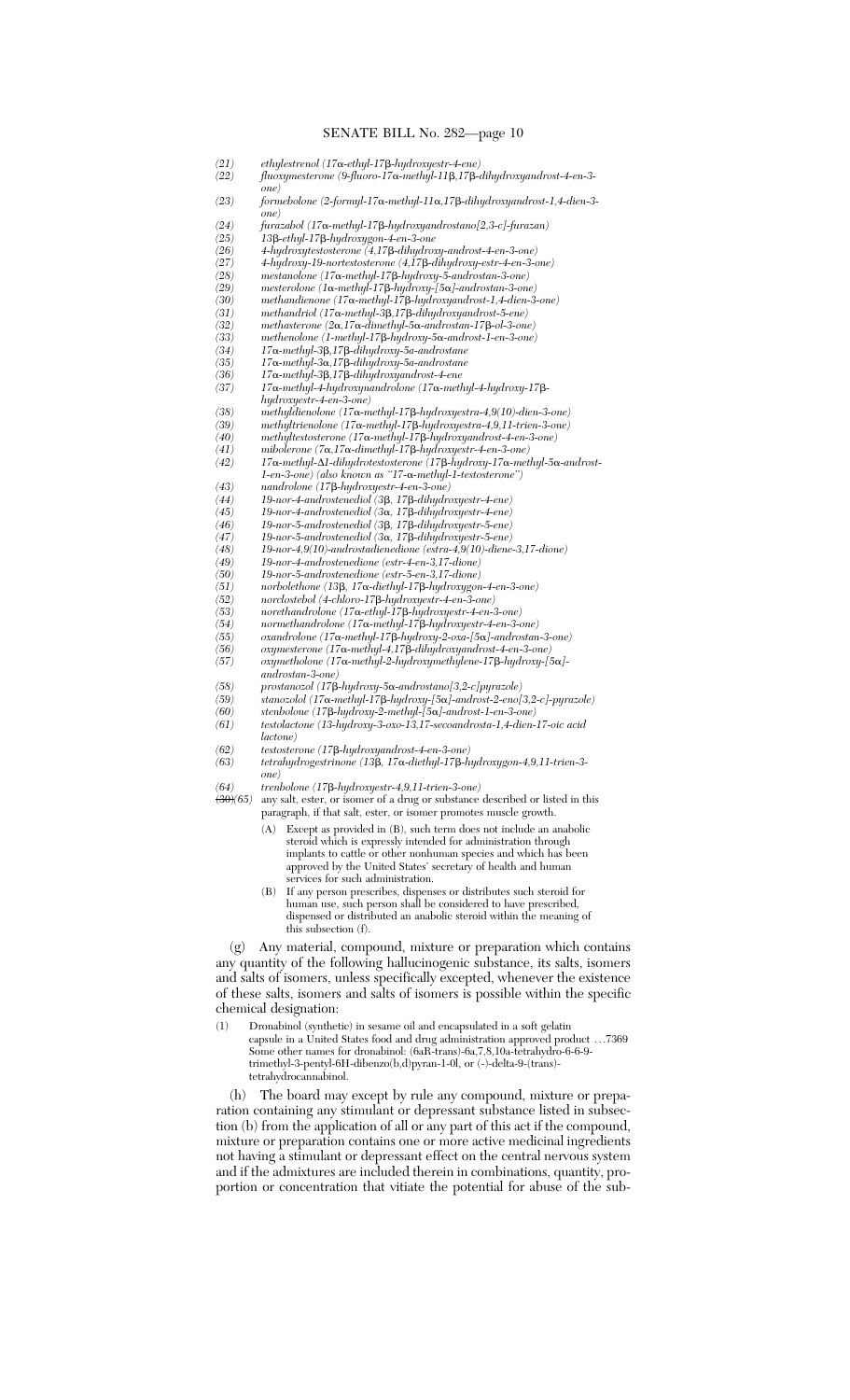stances which have a stimulant or depressant effect on the central nervous system.

Sec. 4. K.S.A. 2017 Supp. 21-5701 is hereby amended to read as follows: 21-5701. As used in K.S.A. 2017 Supp. 21-5701 through 21-5717, and amendments thereto: (a) ''Controlled substance'' means any drug, substance or immediate precursor included in any of the schedules designated in K.S.A. 65-4105, 65-4107, 65-4109, 65-4111 and 65-4113, and amendments thereto.

(b) (1) ''Controlled substance analog'' means a substance that is intended for human consumption, and at least one of the following:

(A) The chemical structure of the substance is substantially similar to the chemical structure of a controlled substance listed in or added to the schedules designated in K.S.A. 65-4105 or 65-4107, and amendments thereto;

(B) the substance has a stimulant, depressant or hallucinogenic effect on the central nervous system substantially similar to the stimulant, depressant or hallucinogenic effect on the central nervous system of a controlled substance included in the schedules designated in K.S.A. 65-4105 or 65-4107, and amendments thereto; or

(C) with respect to a particular individual, such individual represents or intends the substance to have a stimulant, depressant or hallucinogenic effect on the central nervous system substantially similar to the stimulant, depressant or hallucinogenic effect on the central nervous system of a controlled substance included in the schedules designated in K.S.A. 65- 4105 or 65-4107, and amendments thereto.

(2) "Controlled substance analog" does not include:<br>(A) A controlled substance:

A controlled substance;

(B) a substance for which there is an approved new drug application; or

(C) a substance with respect to which an exemption is in effect for investigational use by a particular person under section 505 of the federal food, drug, and cosmetic act, 21 U.S.C. § 355, to the extent conduct with respect to the substance is permitted by the exemption.

(c) ''Cultivate'' means the planting or promotion of growth of five or more plants which contain or can produce controlled substances.

(d) ''Distribute'' means the actual, constructive or attempted transfer from one person to another of some item whether or not there is an agency relationship. "Distribute" includes, but is not limited to, sale, offer for sale or any act that causes some item to be transferred from one person to another. ''Distribute'' does not include acts of administering, dispensing or prescribing a controlled substance as authorized by the pharmacy act of the state of Kansas, the uniform controlled substances act or otherwise authorized by law.<br>(e) "Drug" means:

"Drug" means:

(1) Substances recognized as drugs in the official United States pharmacopeia, official homeopathic pharmacopoeia of the United States or official national formulary or any supplement to any of them;

(2) substances intended for use in the diagnosis, cure, mitigation, treatment or prevention of disease in-man *humans* or animals;

(3) substances, other than food, intended to affect the structure or any function of the body of man *humans* or animals; and

(4) substances intended for use as a component of any article specified in paragraph (1), (2) or (3). It does not include devices or their components, parts or accessories.

(f) ''Drug paraphernalia'' means all equipment and materials of any kind which are used, or primarily intended or designed for use in planting, propagating, cultivating, growing, harvesting, manufacturing, compounding, converting, producing, processing, preparing, testing, analyzing, packaging, repackaging, storing, containing, concealing, injecting, ingesting, inhaling or otherwise introducing into the human body a controlled substance and in violation of this act. ''Drug paraphernalia'' shall include, but is not limited to:

(1) Kits used or intended for use in planting, propagating, cultivating, growing or harvesting any species of plant which is a controlled substance or from which a controlled substance can be derived;

(2) kits used or intended for use in manufacturing, compounding, converting, producing, processing or preparing controlled substances;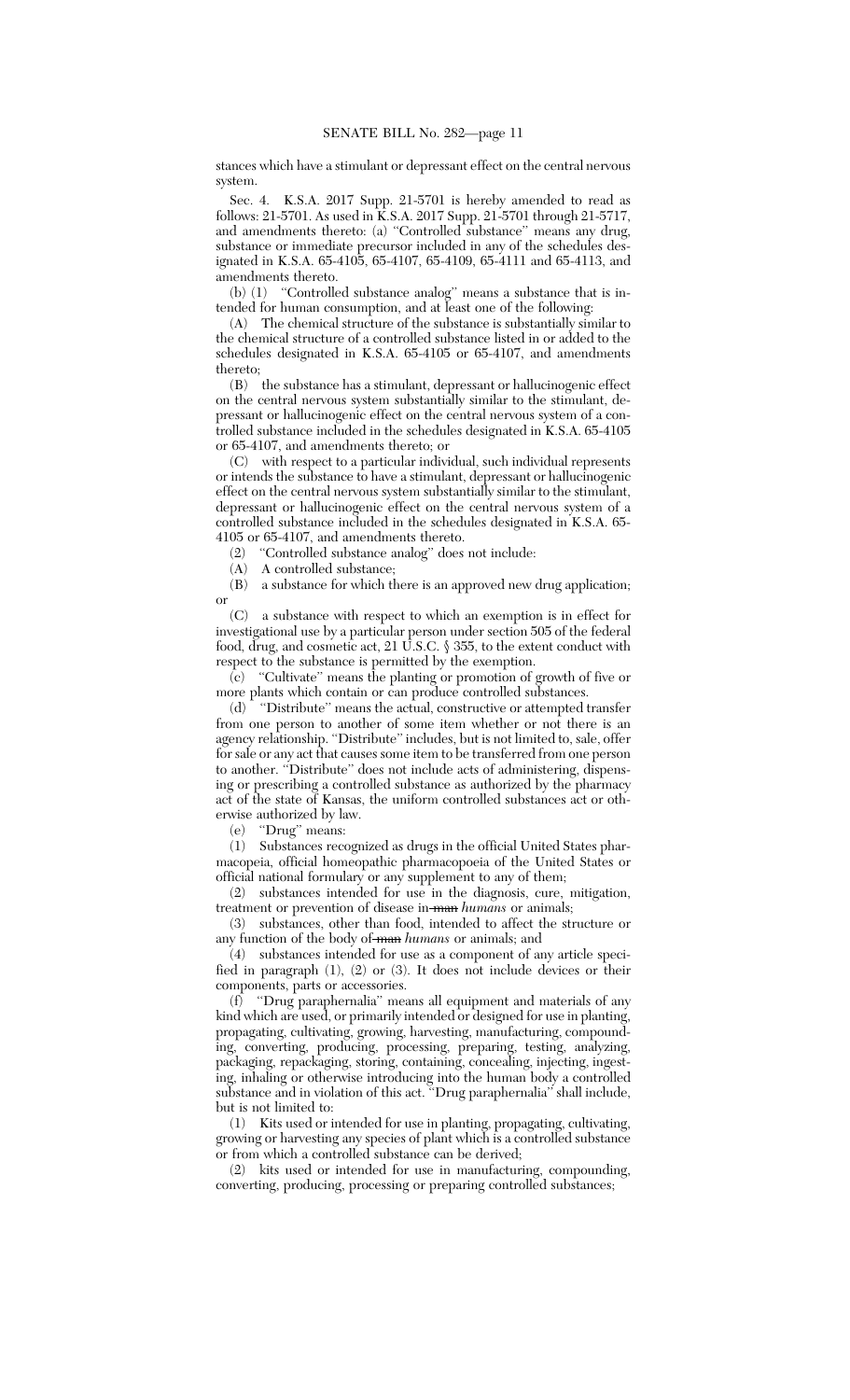(3) isomerization devices used or intended for use in increasing the potency of any species of plant which *that* is a controlled substance;

(4) testing equipment used or intended for use in identifying or in analyzing the strength, effectiveness or purity of controlled substances;

(5) scales and balances used or intended for use in weighing or measuring controlled substances;

(6) diluents and adulterants, including, but not limited to, quinine hydrochloride, mannitol, mannite, dextrose and lactose, which are used or intended for use in cutting controlled substances;

(7) separation gins and sifters used or intended for use in removing twigs and seeds from or otherwise cleaning or refining marijuana;

(8) blenders, bowls, containers, spoons and mixing devices used or intended for use in compounding controlled substances;

(9) capsules, balloons, envelopes, bags and other containers used or intended for use in packaging small quantities of controlled substances;

(10) containers and other objects used or intended for use in storing or concealing controlled substances;

(11) hypodermic syringes, needles and other objects used or intended for use in parenterally injecting controlled substances into the human body;

(12) objects used or primarily intended or designed for use in ingesting, inhaling or otherwise introducing marijuana, cocaine, hashish, hashish oil, phencyclidine (PCP), methamphetamine or amphetamine into the human body, such as:

(A) Metal, wooden, acrylic, glass, stone, plastic or ceramic pipes with or without screens, permanent screens, hashish heads or punctured metal bowls;

(B) water pipes, bongs or smoking pipes designed to draw smoke through water or another cooling device;

(C) carburetion pipes, glass or other heat resistant tubes or any other device used, intended to be used or designed to be used to cause vaporization of a controlled substance for inhalation;

(D) smoking and carburetion masks;

(E) roach clips, objects used to hold burning material, such as a marijuana cigarette, that has become too small or too short to be held in the hand;

 $\left( \mathrm{F}\right)$  –miniature cocaine spoons and cocaine vials;

(G) chamber smoking pipes;

(H) carburetor smoking pipes;

(I) electric smoking pipes;

(J) air-driven smoking pipes;

 $(K)$  chillums;

(L) bongs;

(M) ice pipes or chillers;

(N) any smoking pipe manufactured to disguise its intended purpose;

(O) wired cigarette papers; or

(P) cocaine freebase kits.

''Drug paraphernalia'' shall not include any products, chemicals or materials described in K.S.A. 2017 Supp. 21-5709(a), and amendments thereto.

(g) ''Immediate precursor'' means a substance which the state board of pharmacy has found to be and by rules and regulations designates as being the principal compound commonly used or produced primarily for use and which is an immediate chemical intermediary used or likely to be used in the manufacture of a controlled substance, the control of which is necessary to prevent, curtail or limit manufacture.

(h) ''Isomer'' means all enantiomers and diastereomers.

(i) ''Manufacture'' means the production, preparation, propagation, compounding, conversion or processing of a controlled substance either directly or indirectly or by extraction from substances of natural origin or independently by means of chemical synthesis or by a combination of extraction and chemical synthesis. ''Manufacture'' does not include:

(1) The preparation or compounding of a controlled substance by an individual for the individual's own lawful use or the preparation, compounding, packaging or labeling of a controlled substance:

(A) By a practitioner or the practitioner's agent pursuant to a lawful order of a practitioner as an incident to the practitioner's administering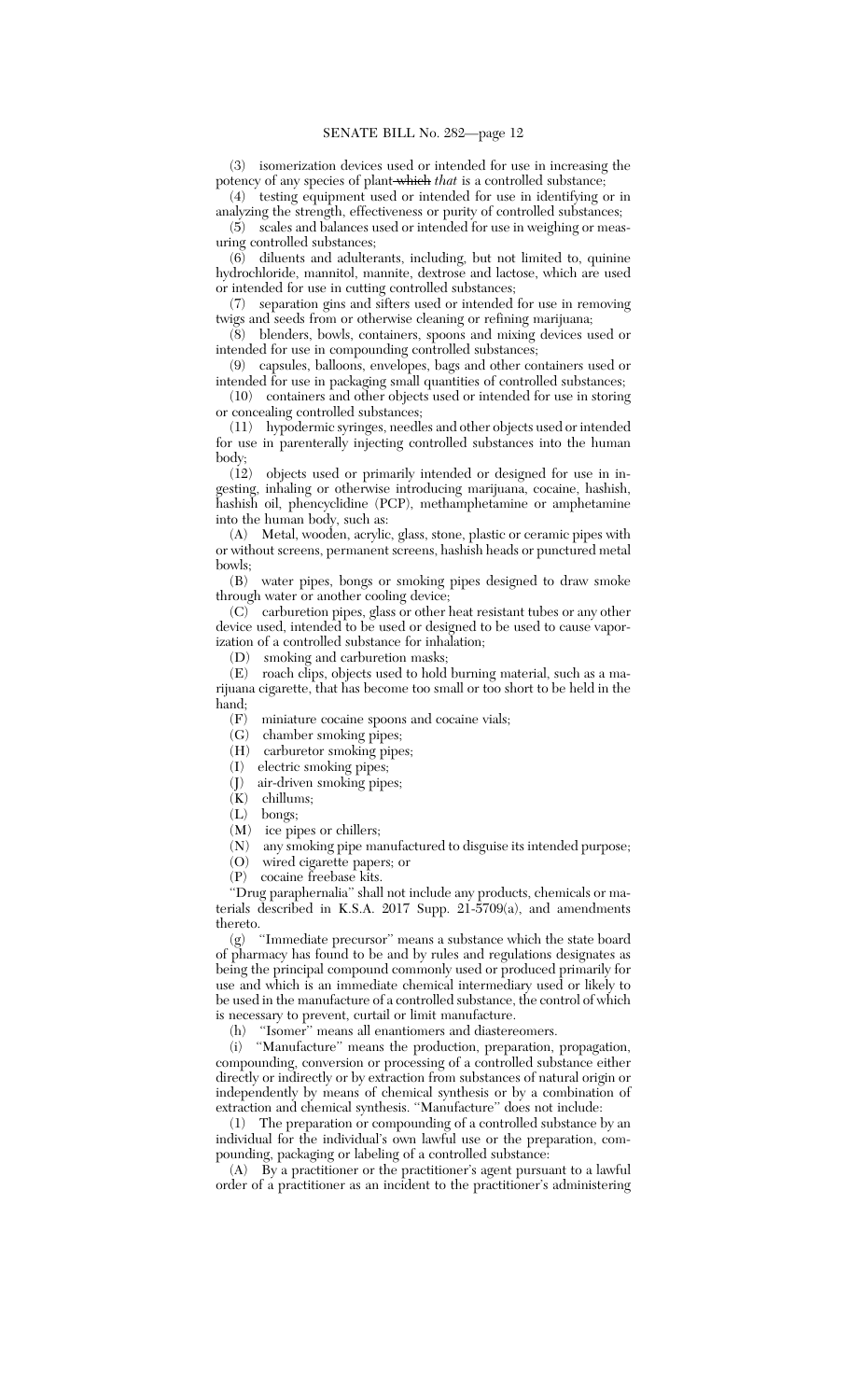or dispensing of a controlled substance in the course of the practitioner's professional practice; or

(B) by a practitioner or by the practitioner's authorized agent under such practitioner's supervision for the purpose of or as an incident to research, teaching or chemical analysis or by a pharmacist or medical care facility as an incident to dispensing of a controlled substance; or

(2) the addition of diluents or adulterants, including, but not limited to, quinine hydrochloride, mannitol, mannite, dextrose or lactose, which are intended for use in cutting a controlled substance.

(j) ''Marijuana'' means all parts of all varieties of the plant Cannabis whether growing or not, the seeds thereof, the resin extracted from any part of the plant and every compound, manufacture, salt, derivative, mixture or preparation of the plant, its seeds or resin. ''Marijuana'' does not include: (1) The mature stalks of the plant, fiber produced from the stalks, oil or cake made from the seeds of the plant, any other compound, manufacture, salt, derivative, mixture or preparation of the mature stalks, except the resin extracted therefrom, fiber, oil or cake or the sterilized seed of the plant which is incapable of germination; <del>or</del> (2) any substance listed in schedules II through V of the uniform controlled substances act*; or (3) cannabidiol (other trade name: 2-[(3-methyl-6-(1-methylethenyl)- 2-cyclohexen-1-yl]-5-pentyl-1,3-benzenediol)*.

(k) ''Minor'' means a person under 18 years of age.

(l) ''Narcotic drug'' means any of the following whether produced directly or indirectly by extraction from substances of vegetable origin or independently by means of chemical synthesis or by a combination of extraction and chemical synthesis:

(1) Opium and opiate and any salt, compound, derivative or preparation of opium or opiate;

(2) any salt, compound, isomer, derivative or preparation thereof which is chemically equivalent or identical with any of the substances referred to in paragraph (1) but not including the isoquinoline alkaloids of opium;

(3) opium poppy and poppy straw;<br>(4) cocal eaves and any salt. compo

(4) coca leaves and any salt, compound, derivative or preparation of coca leaves and any salt, compound, isomer, derivative or preparation thereof which is chemically equivalent or identical with any of these substances, but not including decocainized coca leaves or extractions of coca leaves which do not contain cocaine or ecgonine.

(m) ''Opiate'' means any substance having an addiction-forming or addiction-sustaining liability similar to morphine or being capable of conversion into a drug having addiction-forming or addiction-sustaining liability. "Opiate" does not include, unless specifically designated as controlled under K.S.A. 65-4102, and amendments thereto, the dextrorotatory isomer of 3-methoxy-n-methylmorphinan and its salts (dextromethorphan). ''Opiate'' does include its racemic and levorotatory forms.

(n) ''Opium poppy'' means the plant of the species Papaver somniferum l. except its seeds.

(o) ''Person'' means *an* individual, corporation, government or governmental subdivision or agency, business trust, estate, trust, partnership, association or any other legal entity.

(p) ''Poppy straw'' means all parts, except the seeds, of the opium poppy, after mowing.

(q) ''Possession'' means having joint or exclusive control over an item with knowledge of and intent to have such control or knowingly keeping some item in a place where the person has some measure of access and right of control.

(r) ''School property'' means property upon which is located a structure used by a unified school district or an accredited nonpublic school for student instruction or attendance or extracurricular activities of pupils enrolled in kindergarten or any of the grades one through 12. This definition shall not be construed as requiring that school be in session or that classes are actually being held at the time of the offense or that children must be present within the structure or on the property during the time of any alleged criminal act. If the structure or property meets the above definition, the actual use of that structure or property at the time alleged shall not be a defense to the crime charged or the sentence imposed.

(s) ''Simulated controlled substance'' means any product which iden-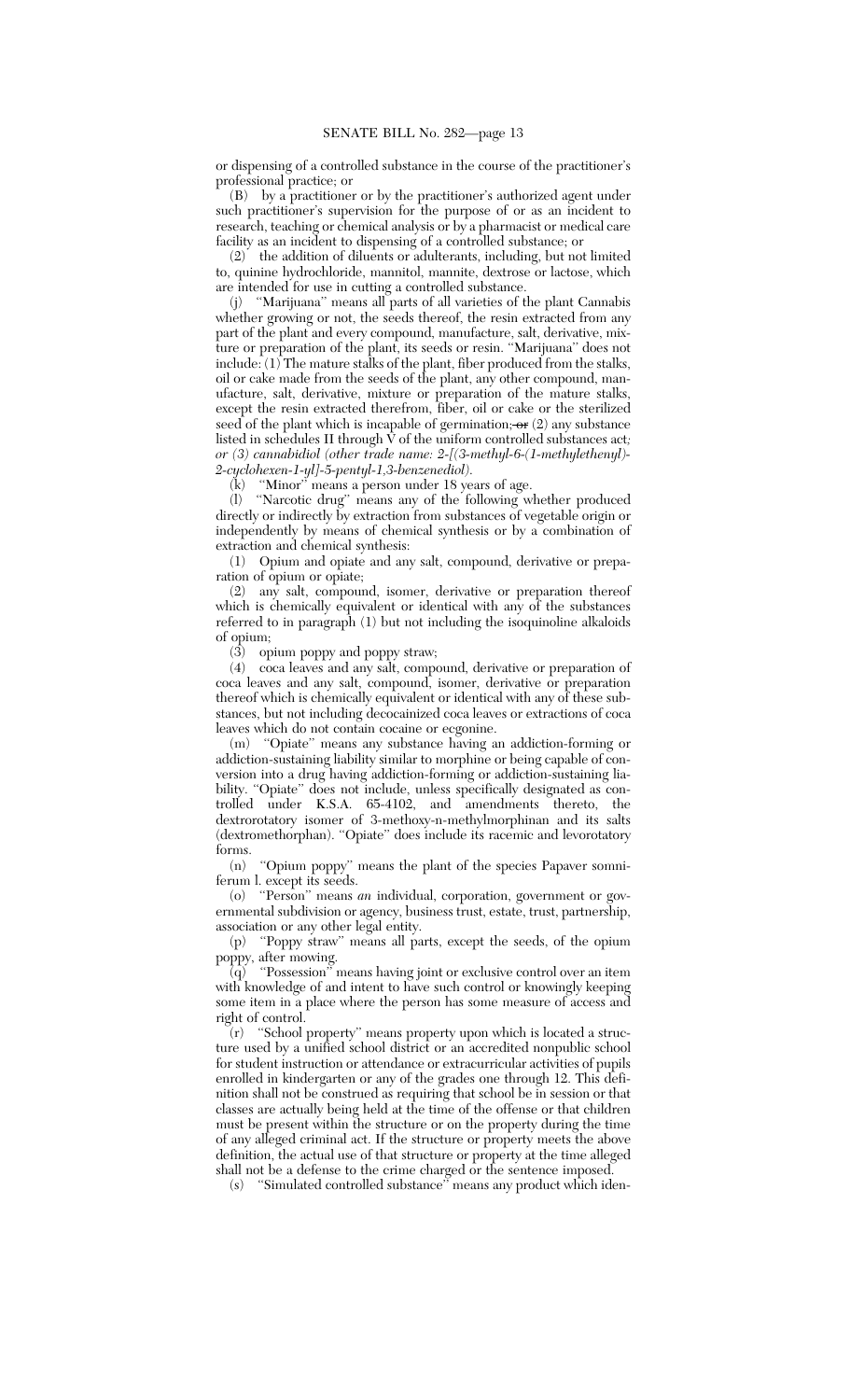tifies itself by a common name or slang term associated with a controlled substance and which indicates on its label or accompanying promotional material that the product simulates the effect of a controlled substance.

Sec. 5. K.S.A. 2017 Supp. 65-4101 is hereby amended to read as follows: 65-4101. As used in this act: (a) ''Administer'' means the direct application of a controlled substance, whether by injection, inhalation, ingestion or any other means, to the body of a patient or research subject by:

(1) A practitioner or pursuant to the lawful direction of a practitioner; or

(2) the patient or research subject at the direction and in the presence of the practitioner.

(b) ''Agent'' means an authorized person who acts on behalf of or at the direction of a manufacturer, distributor or dispenser. It does not include a common carrier, public warehouseman or employee of the carrier or warehouseman.

(c) ''Application service provider'' means an entity that sells electronic prescription or pharmacy prescription applications as a hosted service where the entity controls access to the application and maintains the software and records on its server.

(d) ''Board'' means the state board of pharmacy.

(e) ''Bureau'' means the bureau of narcotics and dangerous drugs, United States department of justice, or its successor agency.

(f) ''Controlled substance'' means any drug, substance or immediate precursor included in any of the schedules designated in K.S.A. 65-4105, 65-4107, 65-4109, 65-4111 and 65-4113, and amendments thereto.

(g) (1) ''Controlled substance analog'' means a substance that is intended for human consumption, and at least one of the following:

(A) The chemical structure of the substance is substantially similar to the chemical structure of a controlled substance listed in or added to the schedules designated in K.S.A. 65-4105 or 65-4107, and amendments thereto;

(B) the substance has a stimulant, depressant or hallucinogenic effect on the central nervous system substantially similar to the stimulant, depressant or hallucinogenic effect on the central nervous system of a controlled substance included in the schedules designated in K.S.A. 65-4105 or 65-4107, and amendments thereto; or

(C) with respect to a particular individual, such individual represents or intends the substance to have a stimulant, depressant or hallucinogenic effect on the central nervous system substantially similar to the stimulant, depressant or hallucinogenic effect on the central nervous system of a controlled substance included in the schedules designated in K.S.A. 65- 4105 or 65-4107, and amendments thereto.<br>
(2) "Controlled substance analog" does

"Controlled substance analog" does not include:

(A) A controlled substance;

(B) a substance for which there is an approved new drug application; or

(C) a substance with respect to which an exemption is in effect for investigational use by a particular person under section 505 of the federal food, drug and cosmetic act, 21 U.S.C.  $\S$  355, to the extent conduct with respect to the substance is permitted by the exemption.

(h) ''Counterfeit substance'' means a controlled substance which, or the container or labeling of which, without authorization bears the trademark, trade name or other identifying mark, imprint, number or device or any likeness thereof of a manufacturer, distributor or dispenser other than the person who in fact manufactured, distributed or dispensed the substance.

(i) ''Cultivate'' means the planting or promotion of growth of five or more plants which contain or can produce controlled substances.

(j) ''DEA'' means the U.S. department of justice, drug enforcement administration.

(k) ''Deliver'' or ''delivery'' means the actual, constructive or attempted transfer from one person to another of a controlled substance, whether or not there is an agency relationship.

(l) ''Dispense'' means to deliver a controlled substance to an ultimate user or research subject by or pursuant to the lawful order of a practitioner, including the packaging, labeling or compounding necessary to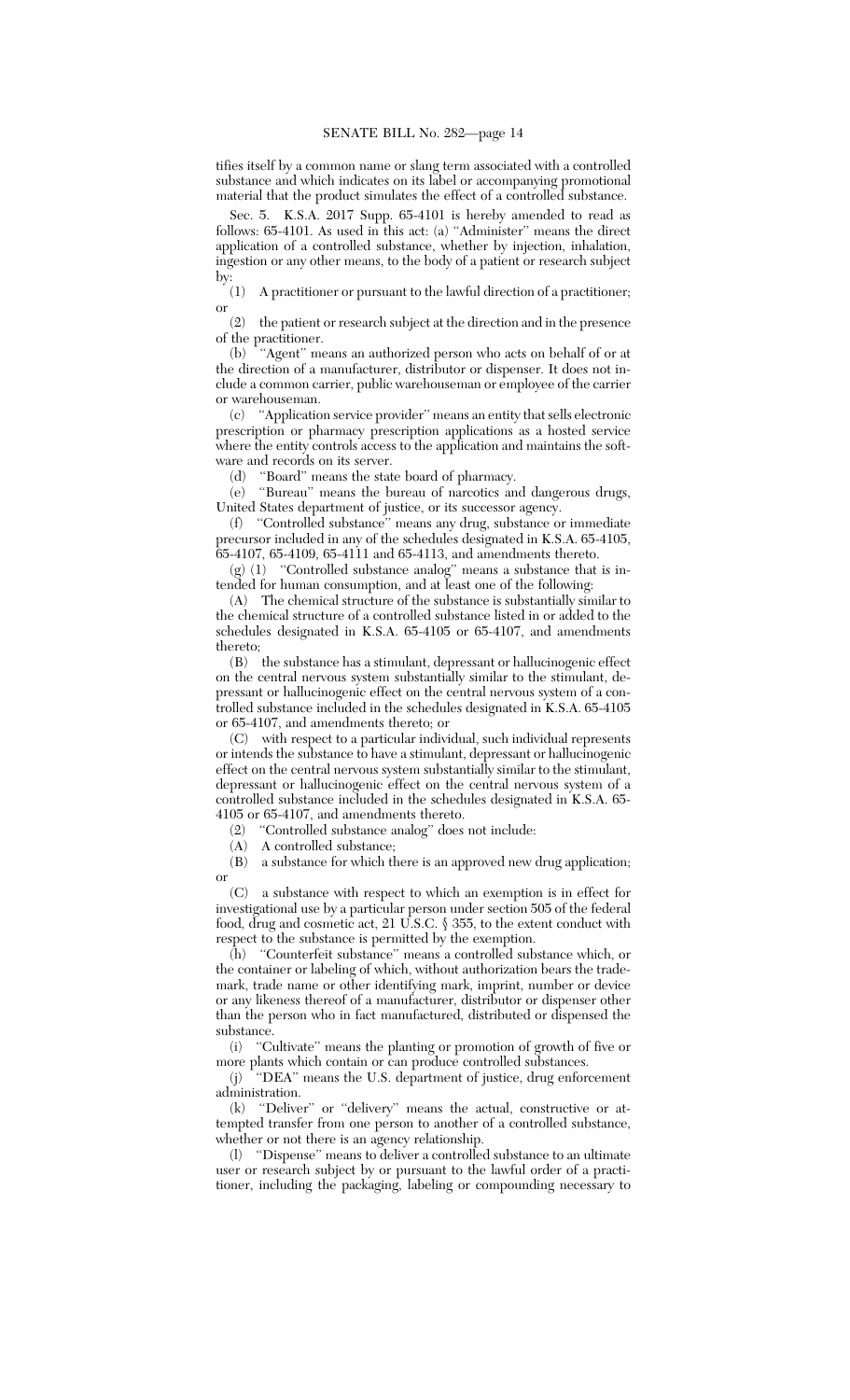prepare the substance for that delivery, or pursuant to the prescription of a mid-level practitioner.

(m) ''Dispenser'' means a practitioner or pharmacist who dispenses, or a physician assistant who has authority to dispense prescription-only drugs in accordance with K.S.A. 65-28a08(b), and amendments thereto.

(n) ''Distribute'' means to deliver other than by administering or dispensing a controlled substance.

(o) ''Distributor'' means a person who distributes.

(p) ''Drug'' means: (1) Substances recognized as drugs in the official United States pharmacopeia, official homeopathic pharmacopoeia of the United States or official national formulary or any supplement to any of them; (2) substances intended for use in the diagnosis, cure, mitigation, treatment or prevention of disease in human or animals; (3) substances (other than food) intended to affect the structure or any function of the body of human or animals; and (4) substances intended for use as a component of any article specified in paragraph (1), (2) or (3). It does not include devices or their components, parts or accessories.

(q) ''Immediate precursor'' means a substance which the board has found to be and by rule and regulation designates as being the principal compound commonly used or produced primarily for use and which is an immediate chemical intermediary used or likely to be used in the manufacture of a controlled substance, the control of which is necessary to prevent, curtail or limit manufacture.

(r) ''Electronic prescription'' means an electronically prepared prescription that is authorized and transmitted from the prescriber to the pharmacy by means of electronic transmission.

(s)  $\,$  "Electronic prescription application" means software that is used to create electronic prescriptions and that is intended to be installed on the prescriber's computers and servers where access and records are controlled by the prescriber.

(t) ''Electronic signature'' means a confidential personalized digital key, code, number or other method for secure electronic data transmissions which identifies a particular person as the source of the message, authenticates the signatory of the message and indicates the person's approval of the information contained in the transmission.

(u) ''Electronic transmission'' means the transmission of an electronic prescription, formatted as an electronic data file, from a prescriber's electronic prescription application to a pharmacy's computer, where the data file is imported into the pharmacy prescription application.

(v) ''Electronically prepared prescription'' means a prescription that is generated using an electronic prescription application.

 $\overline{w}$  "Facsimile transmission" or "fax transmission" means the transmission of a digital image of a prescription from the prescriber or the prescriber's agent to the pharmacy. ''Facsimile transmission'' includes, but is not limited to, transmission of a written prescription between the prescriber's fax machine and the pharmacy's fax machine; transmission of an electronically prepared prescription from the prescriber's electronic prescription application to the pharmacy's fax machine, computer or printer; or transmission of an electronically prepared prescription from the prescriber's fax machine to the pharmacy's fax machine, computer or printer.

(x) ''Intermediary'' means any technology system that receives and transmits an electronic prescription between the prescriber and the pharmacy.

(y) ''Isomer'' means all enantiomers and diastereomers.

(z) ''Manufacture'' means the production, preparation, propagation, compounding, conversion or processing of a controlled substance either directly or indirectly or by extraction from substances of natural origin or independently by means of chemical synthesis or by a combination of extraction and chemical synthesis and includes any packaging or repackaging of the substance or labeling or relabeling of its container, except that this term does not include the preparation or compounding of a controlled substance by an individual for the individual's own lawful use or the preparation, compounding, packaging or labeling of a controlled substance:

(1) By a practitioner or the practitioner's agent pursuant to a lawful order of a practitioner as an incident to the practitioner's administering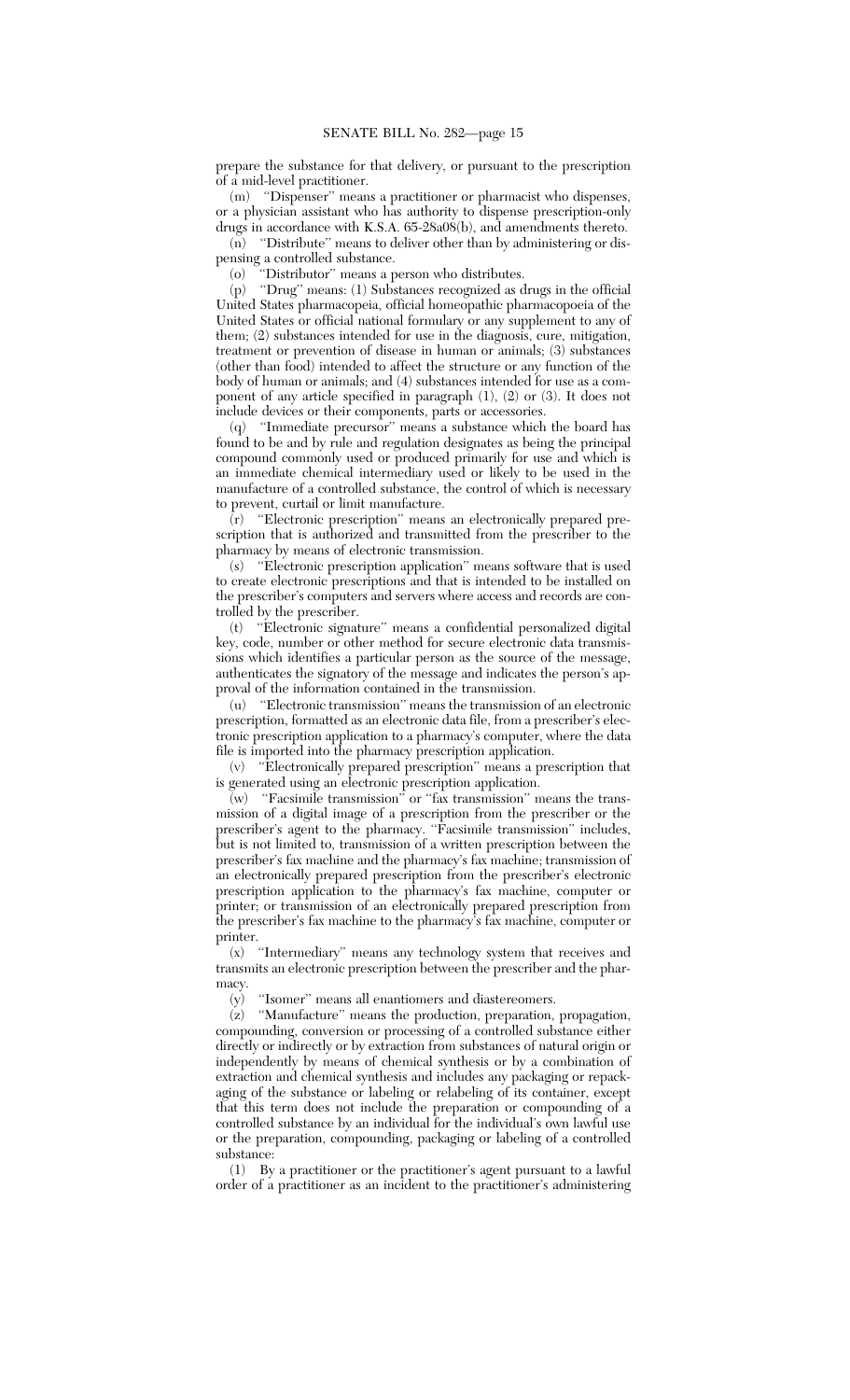or dispensing of a controlled substance in the course of the practitioner's professional practice; or

(2) by a practitioner or by the practitioner's authorized agent under such practitioner's supervision for the purpose of or as an incident to research, teaching or chemical analysis or by a pharmacist or medical care facility as an incident to dispensing of a controlled substance.

(aa) ''Marijuana'' means all parts of all varieties of the plant Cannabis whether growing or not, the seeds thereof, the resin extracted from any part of the plant and every compound, manufacture, salt, derivative, mixture or preparation of the plant, its seeds or resin. It does not include: (1) The mature stalks of the plant, fiber produced from the stalks, oil or cake made from the seeds of the plant, any other compound, manufacture, salt, derivative, mixture or preparation of the mature stalks, except the resin extracted therefrom, fiber, oil or cake or the sterilized seed of the plant which is incapable of germination;  $\textbf{or}$   $(2)$  any substance listed in schedules II through V of the uniform controlled substances act*; or (3) cannabidiol (other trade name: 2-[(3-methyl-6-(1-methylethenyl)-2-cyclohexen-1-yl]-5-pentyl-1,3-benzenediol)*.

(bb) "Medical care facility" shall have the meaning ascribed to that term in K.S.A. 65-425, and amendments thereto.

(cc) ''Mid-level practitioner'' means a certified nurse-midwife engaging in the independent practice of midwifery under the independent practice of midwifery act, an advanced practice registered nurse issued a license pursuant to K.S.A. 65-1131, and amendments thereto, who has authority to prescribe drugs pursuant to a written protocol with a responsible physician under K.S.A. 65-1130, and amendments thereto, or a physician assistant licensed under the physician assistant licensure act who has authority to prescribe drugs pursuant to a written agreement with a supervising physician under K.S.A. 65-28a08, and amendments thereto.

(dd) ''Narcotic drug'' means any of the following whether produced directly or indirectly by extraction from substances of vegetable origin or independently by means of chemical synthesis or by a combination of extraction and chemical synthesis:

(1) Opium and opiate and any salt, compound, derivative or preparation of opium or opiate;

(2) any salt, compound, isomer, derivative or preparation thereof which is chemically equivalent or identical with any of the substances referred to in paragraph (1) but not including the isoquinoline alkaloids of opium;

(3) opium poppy and poppy straw;

(4) coca leaves and any salt, compound, derivative or preparation of coca leaves, and any salt, compound, isomer, derivative or preparation thereof which is chemically equivalent or identical with any of these substances, but not including decocainized coca leaves or extractions of coca leaves which do not contain cocaine or ecgonine.

(ee) ''Opiate'' means any substance having an addiction-forming or addiction-sustaining liability similar to morphine or being capable of conversion into a drug having addiction-forming or addiction-sustaining liability. It does not include, unless specifically designated as controlled under K.S.A. 65-4102, and amendments thereto, the dextrorotatory isomer of 3-methoxy-n-methylmorphinan and its salts (dextromethorphan). It does include its racemic and levorotatory forms.

(ff) ''Opium poppy'' means the plant of the species Papaver somniferum l*.* except its seeds.

(gg) ''Person'' means an individual, corporation, government, or governmental subdivision or agency, business trust, estate, trust, partnership or association or any other legal entity.

(hh) ''Pharmacist'' means any natural person licensed under K.S.A. 65-1625 et seq., and amendments thereto, to practice pharmacy.<br>
(ii) "Pharmacist intern" means: (1) A student currently enroll

"Pharmacist intern" means: (1) A student currently enrolled in an accredited pharmacy program; (2) a graduate of an accredited pharmacy program serving such person's internship; or (3) a graduate of a pharmacy program located outside of the United States which is not accredited and who had successfully passed equivalency examinations approved by the board.

(jj) ''Pharmacy prescription application'' means software that is used